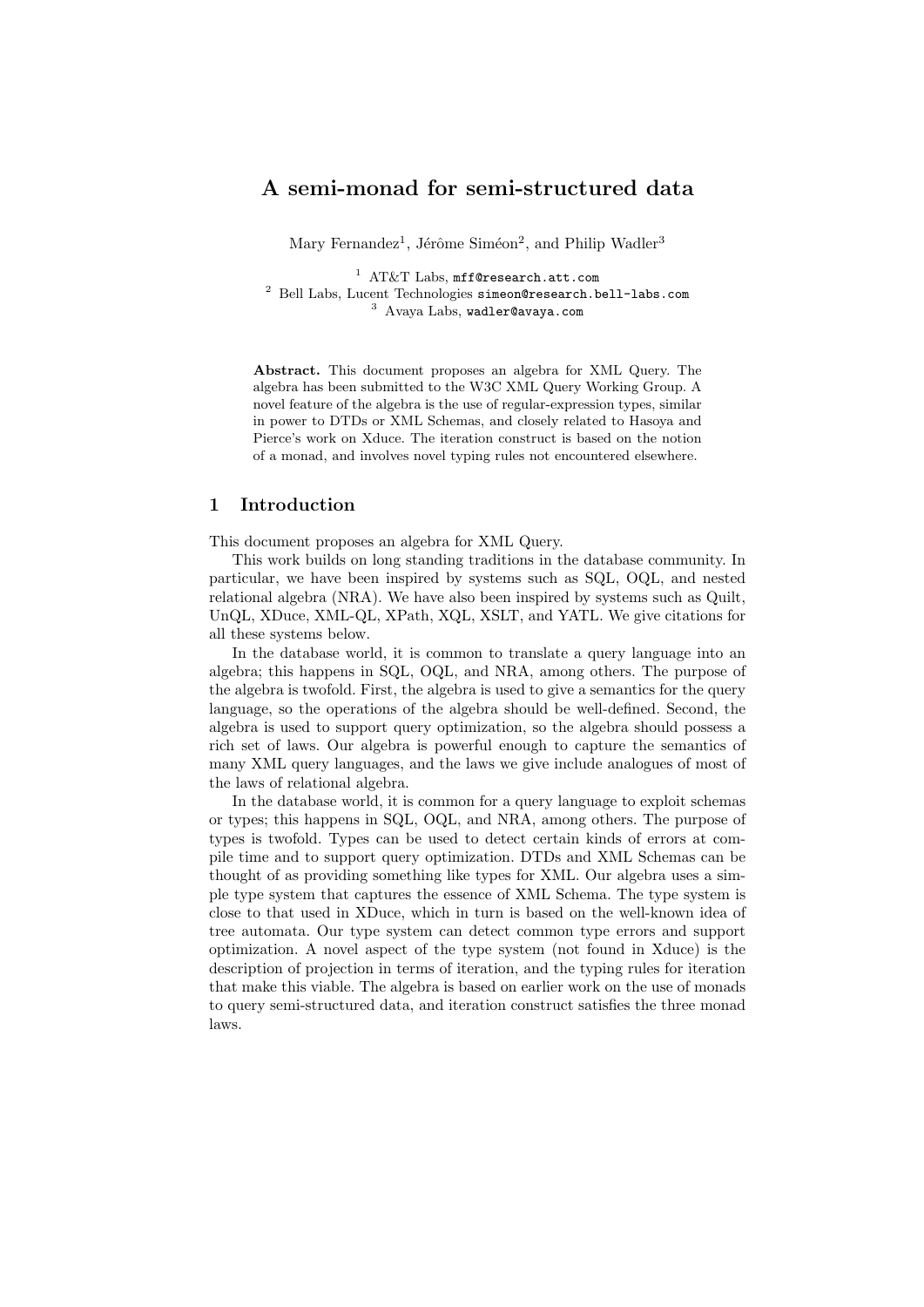To better familiarize readers with the algebra, we have implemented a type checker and an interpreter for the algebra in OCaml [8]. A demonstration version of the system is available via the authors's home pages.

This paper describes the key features of the algebra. For simplicity, we restrict our attention to only three scalar types (strings, integers, and booleans), but we believe the system will smoothly extend to cover the continuum of scalar types found in XML Schema. Other important features that we do not tackle include attributes, namespaces, element identity, collation, and key constraints, among others. Again, we believe they can be added within the framework given here.

Two earlier versions of this paper have been distributed. The first [18] used a more ad-hoc approach to typing. The second [19] used a different notation for case analysis, and has less discussion of the relation to earlier work on monads.

The paper is organized as follows. A tutorial introduction is presented in Section 2. Section 3 explains key aspects of how the algebra treats projection and iteration, and the relation to monads. The expressions of the algebra are summarized in Section 4. The type system is reviewed in Section 5. Some laws of the algebra are presented in Section 6. Finally, the static typing rules for the algebra are described in Section 7. Section 8 discusses open issues and problems.

Cited literature includes: alternative algebras for XML [3, 11], comprehensions [32, 6], monads [26, 27, 32–34], NRA and equivalents [14, 7, 22, 23, 29, 30], OQL [2, 1, 13, 9], Quilt [10], UnQL [5], SQL [16], tree Automata [15, 31], type systems [24, 25], XDuce [20, 21], XML Query [38, 39], XML Schema [40, 41], XML-QL [17], XPath [37, 35], XQL [28], XSLT [42], and YaTL [12].

# 2 The Algebra by Example

This section introduces the main features of the algebra, using familiar examples based on accessing a database of books.

#### 2.1 Data and Types

Consider the following sample data:

```
<bib>
  <hook><title>Data on the Web</title>
    <year>1999</year>
    <author>Abiteboul</author>
    <author>Buneman</author>
    <author>Suciu</author>
  </book>
  <hook><title>XML Query</title>
    <year>2001</year>
    <author>Fernandez</author>
```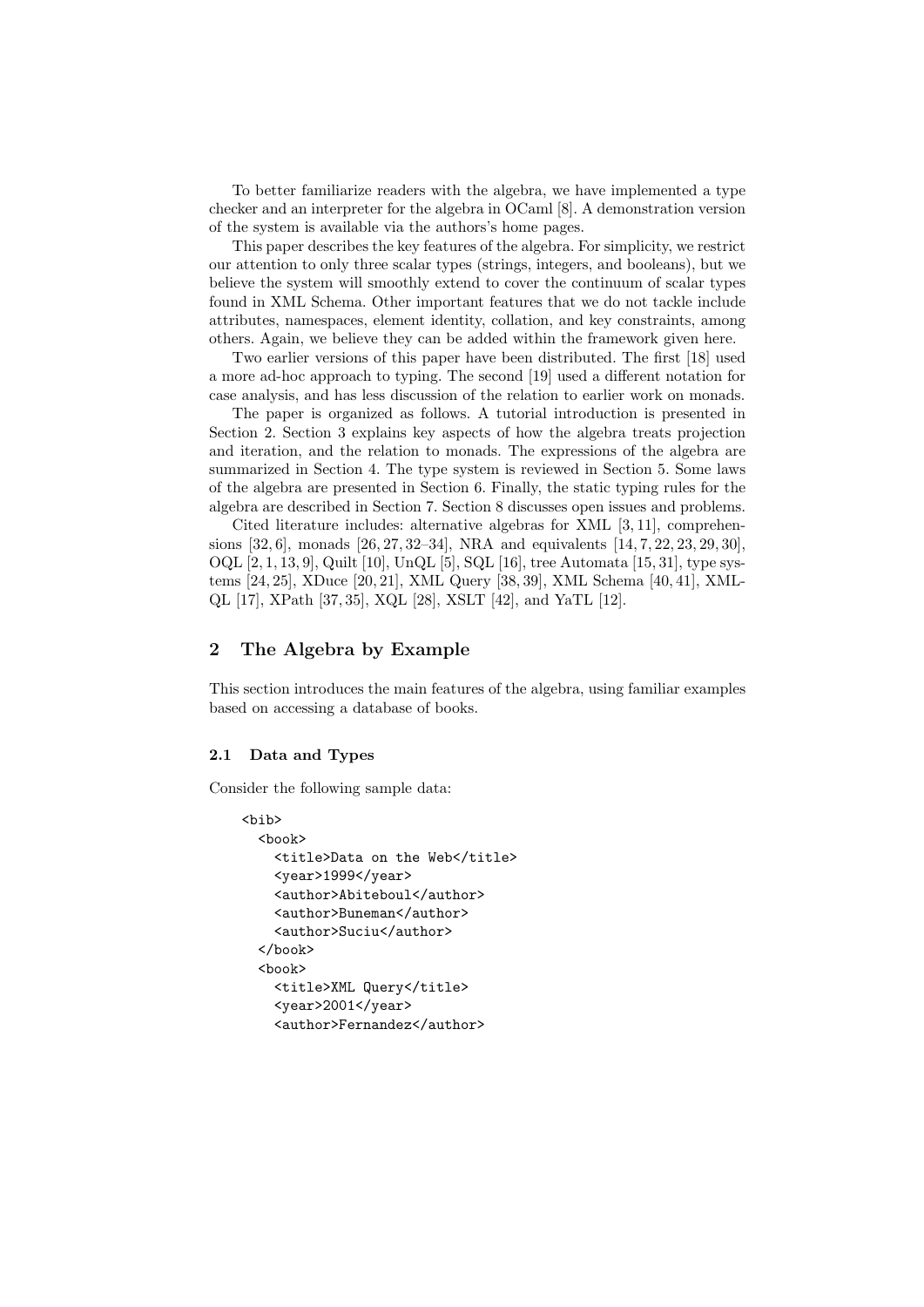```
<author>Suciu</author>
      </book>
    </bib>
Here is a fragment of a XML Schema for such data.
    <xsd:group name="Bib">
      <xsd:element name="bib">
        <xsd:complexType>
          <xsd:group ref="Book"
            minOccurs="0" maxOccurs="unbounded"/>
        </xsd:complexType>
      </xsd:element>
    </xsd:group>
    <xsd:group name="Book">
      <xsd:element name="book">
        <xsd:complexType>
          <xsd:element name="title" type="xsd:string"/>
          <xsd:element name="year" type="xsd:integer"/>
          <xsd:element name="author" type="xsd:integer"
            minOccurs="1" maxOccurs="unbounded"/>
        </xsd:complexType>
      </xsd:element>
    </xsd:group>
```
This data and schema is represented in our algebra as follows:

```
type Bib =
 bib [ Book* ]
type Book =
 book [
   title [ String ],
   year [ Integer ],
    author [ String ]+
  ]
let bib0 : Bib =
 bib [
   book [
     title [ "Data on the Web" ],
     year [ 1999 ],
     author [ "Abiteboul" ],
     author [ "Buneman" ],
     author [ "Suciu" ]
   ],
   book [
      title [ "XML Query" ],
```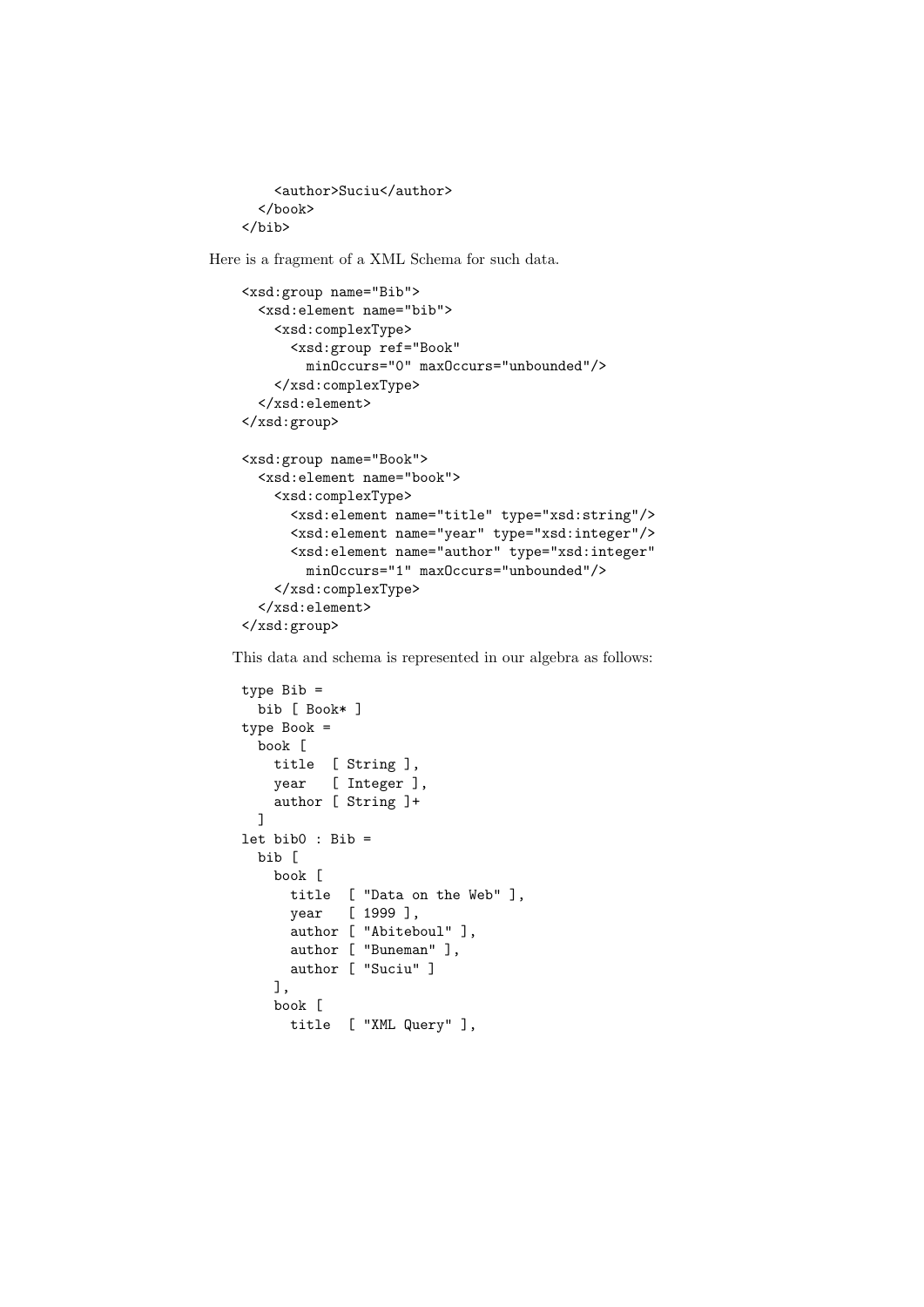```
year [ 2001 ],
  author [ "Fernandez" ],
  author [ "Suciu" ]
]
```
]

The expression above defines two types, Bib and Book, and defines one global variable, bib0.

The Bib type consists of a bib element containing zero or more entries of type Book. The Book type consists of a book element containing a title element (which contains a string), a year element (which contains an integer), and one or more author elements (which contain strings).

The Bib type corresponds to a single bib element, which contains a forest of zero or more Book elements. We use the term forest to refer to an ordered sequence of (zero or more) elements. Every element can be viewed as a forest of length one.

The Book type corresponds to a single book element, which contains one title element, followed by one year element, followed by one or more author elements. A title or author element contains a string value and a year element contains an integer.

The variable bib0 is bound to a literal XML value, which is the data model representation of the earlier XML document. The bib element contains two book elements.

The algebra is a strongly typed language, therefore the value of bib0 must be an instance of its declared type, or the expression is ill-typed. Here the value of bib0 is an instance of the Bib type, because it contains one bib element, which contains two book elements, each of which contain a string-valued title, an integer-valued year, and one or more string-valued author elements.

For convenience, we define a second global variable book0, also bound to a literal value, which is equivalent to the first book in bib0.

```
let book0 : Book =
  book [
    title [ "Data on the Web" ],
    year [ 1999 ],
    author [ "Abiteboul" ],
    author [ "Buneman" ],
    author [ "Suciu" ]
  ]
```
The notation used for types is based on that used in Xduce [20], which in turn is based on tree automata [15, 31]. Linear automata come in two varieties, deterministic or non-deterministic, and these are well known to have equivalent expressive power. In contrast, tree automata come in four varieties, they may be deterministic or non-deterministic, and they may be top-down or bottom-up. Of these four varieties, three have equivalent expressive power, the odd man out being top-down deterministic tree automata, which are strictly less powerful.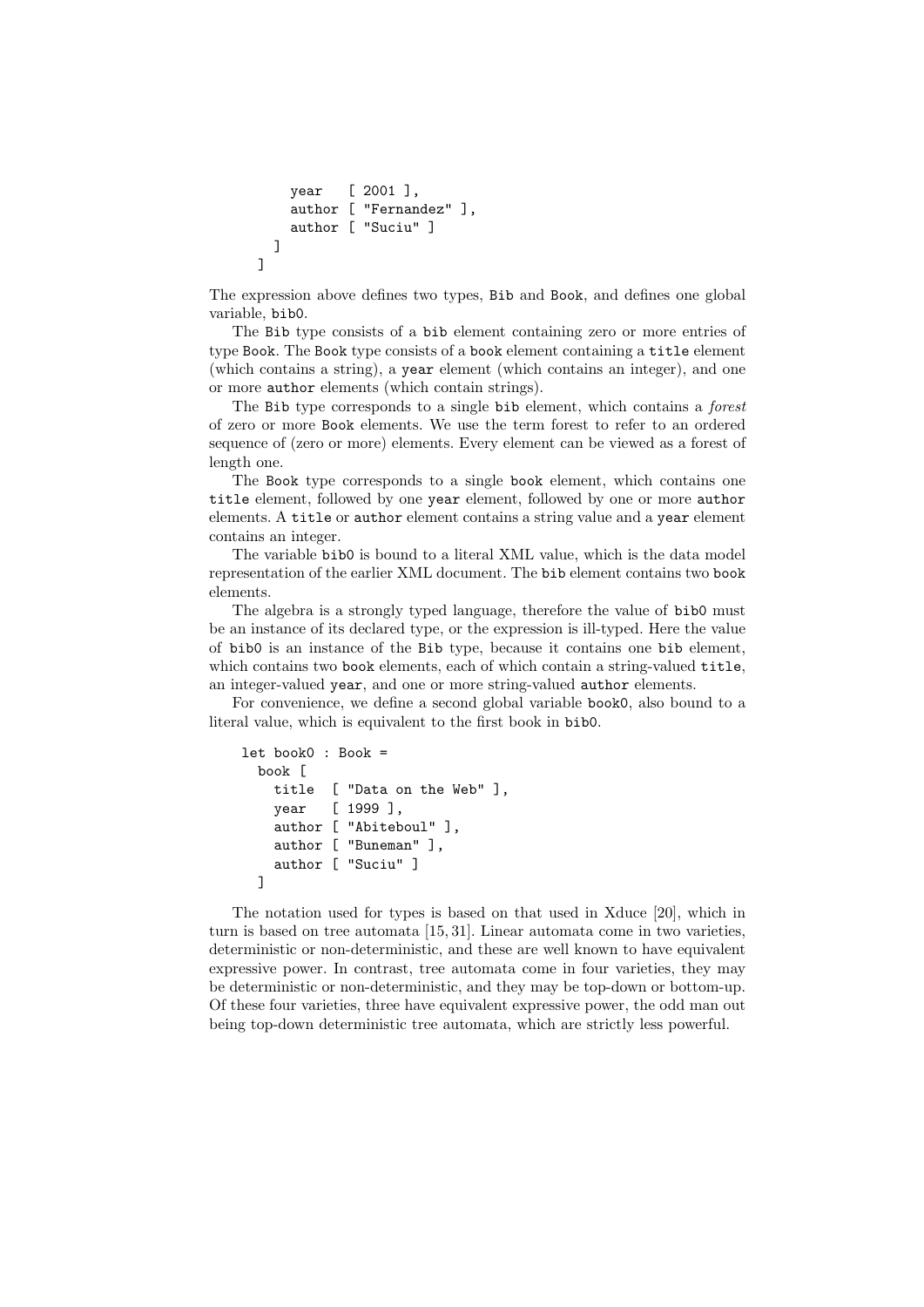While the Xduce notation expresses the full power of non-determistic or bottom-up tree automata, both XML Schema and the type system presented here are restricted to the power of top-down and deterministic tree automata. This restriction is expressed by two requirements in XML Schema, which for compatibility are also adopted by XML Query: any sibling elements with the same name must have the same content, and all regular expressions must be one-unambiguous [4]. Adopting these restrictions makes it easy to decide when one type is smaller than another (inclusion of languages, later written as  $\lt$ :). For deterministic and top-down automata this can be determined in time quadratic in the number of states, whereas for non-deterministic or bottom-up automata it may require time exponential in the number of states.

### 2.2 Projection

The simplest operation is projection. The algebra uses a notation similar in appearance and meaning to path navigation in XPath.

The following expression returns all author elements contained in book0:

```
book0/author
==> author [ "Abiteboul" ],
   author [ "Buneman" ],
   author [ "Suciu" ]
   author [ String ]+
```
The above example and the ones that follow have three parts. First is an expression in the algebra. Second, following the  $\equiv$ >, is the value of this expression. Third, following the :, is the type of the expression, which is (of course) also a legal type for the value.

The following expression returns all author elements contained in book elements contained in bib0:

```
bib0/book/author
==> author [ "Abiteboul" ],
   author [ "Buneman" ],
   author [ "Suciu" ],
   author [ "Fernandez" ],
   author [ "Suciu" ]
   author [ String ]*
```
Note that in the result, the document order of author elements is preserved and that duplicate elements are also preserved.

It may be unclear why the type of bib0/book/author contains zero or more authors, even though the type of a book element contains one or more authors. Let's look at the derivation of the result type by looking at the type of each sub-expression:

```
bib0 : Bib
bib0/book : Book*
bib0/book/author : author [ String ]*
```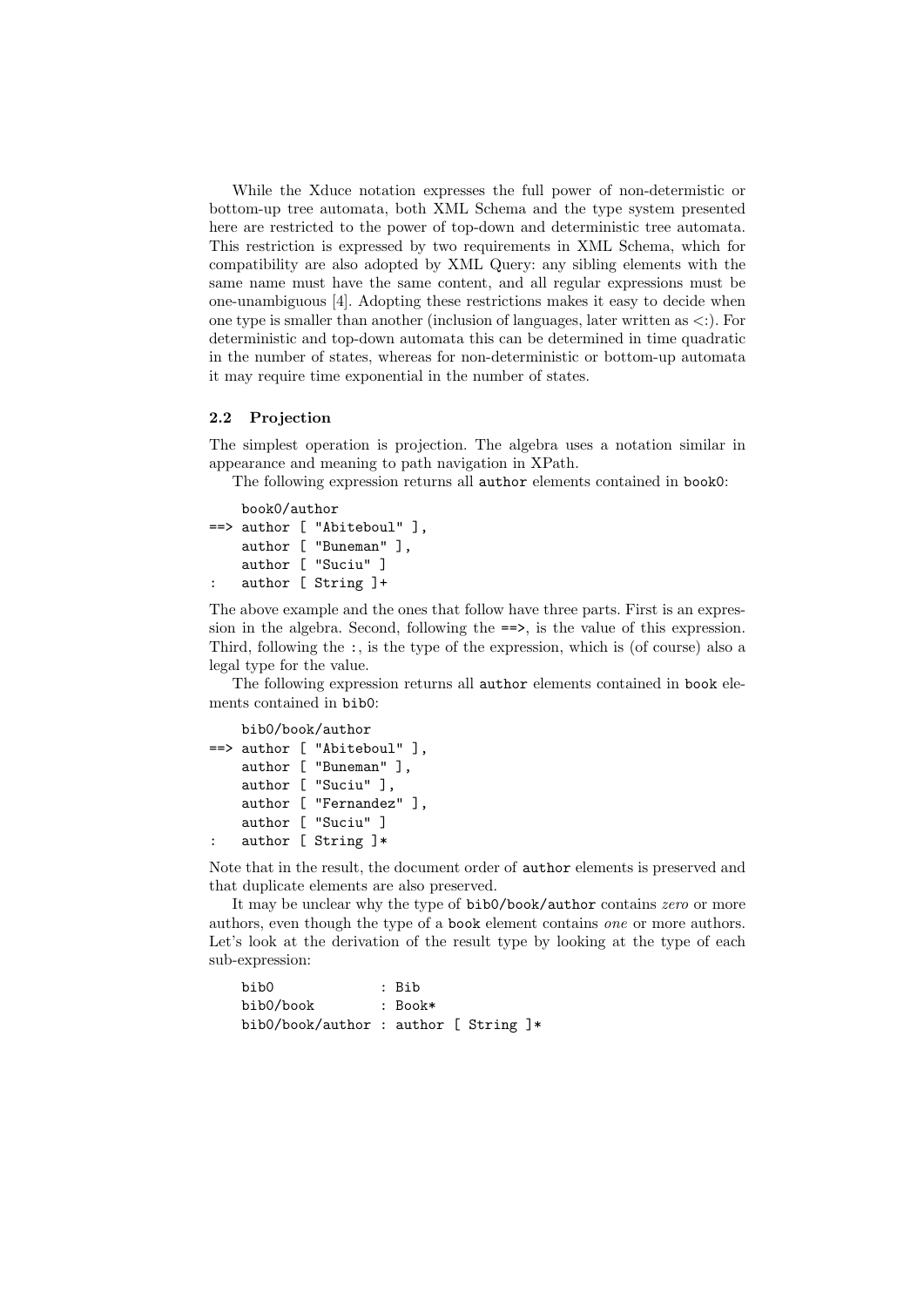Recall that Bib, the type of bib0, may contain *zero* or more Book elements, therefore the expression bib0/book might contain zero book elements, in which case, bib0/book/author would contain no authors.

This illustrates an important feature of the type system: the type of an expression depends only on the type of its sub-expressions. It also illustrates the difference between an expression's run-time value and its compile-time type. Since the type of bib0 is Bib, the best type for bib0/book/author is one listing zero or more authors, even though for the given value of bib0 the expression will always contain exactly five authors.

One may access scalar data (strings, integers, or booleans) using the keyword data(). For instance, if we wish to select all author names in a book, rather than all author elements, we could write the following.

```
book0/author/data()
==> "Abiteboul",
    "Buneman",
    "Suciu"
: String+
```
Similarly, the following returns the year the book was published.

```
book0/year/data()
==> 1999
: Integer
```
This notation is similar to the use of text() in XPath. We chose the keyword data() because, as the second example shows, not all data items are strings.

#### 2.3 Iteration

Another common operation is to iterate over elements in a document so that their content can be transformed into new content. Here is an example of how to process each book to list the authors before the title, and remove the year.

```
for b in bib0/book do
     book [ b/author, b/title ]
==> book [
     author [ "Abiteboul" ],
     author [ "Buneman" ],
     author [ "Suciu" ],
     title [ "Data on the Web" ]
   ],
   book [
      author [ "Fernandez" ],
     author [ "Suciu" ],
     title [ "XML Query" ]
   ]
```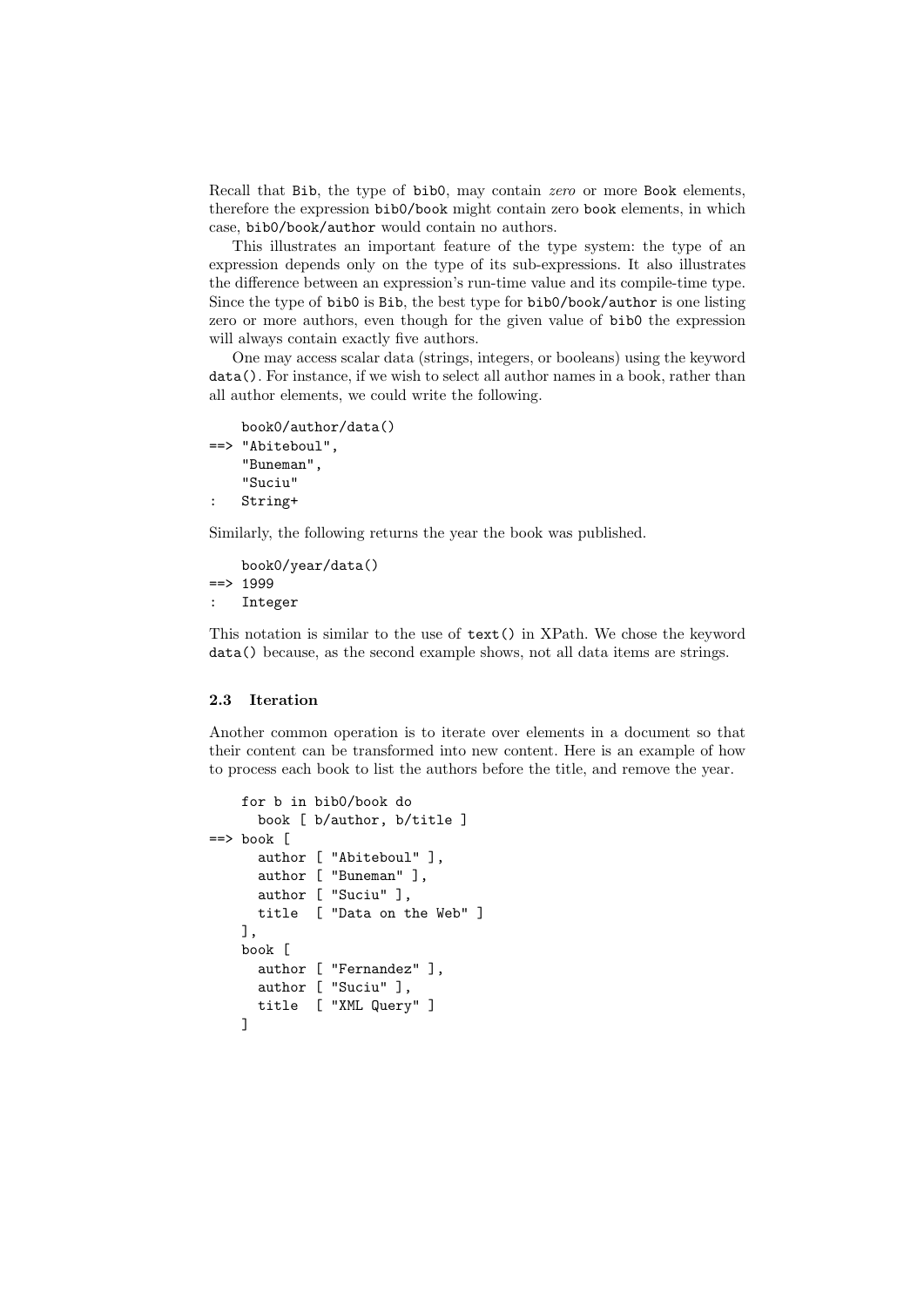```
: book [
     author[ String ]+,
     title[ String ]
   ]*
```
The for expression iterates over all book elements in bib0 and binds the variable b to each such element. For each element bound to b, the inner expression constructs a new book element containing the book's authors followed by its title. The transformed elements appear in the same order as they occur in bib0.

In the result type, a book element is guaranteed to contain one or more authors followed by one title. Let's look at the derivation of the result type to see why:

| bib0/book | $: Book*$            |
|-----------|----------------------|
| b         | : Book               |
| b/author  | : author [ String ]+ |
| b/title   | : title [ String ]   |

The type system can determine that b is always Book, therefore the type of  $b/$ author is author  $[$  String  $]$  + and the type of  $b/t$ itle is title  $[$  String  $]$ .

In general, the value of a for loop is a forest. If the body of the loop itself yields a forest, then all of the forests are concatenated together. For instance, the expression:

for b in bib0/book do b/author

is exactly equivalent to the expression bib0/book/author.

Here we have explained the typing of for loops by example. In fact, the typing rules are rather subtle, and one of the more interesting aspects of the algebra, and will be explained further below.

## 2.4 Selection

Projection and for loops can serve as the basis for many interesting queries. The next three sections show how they provide the power for selection, quantification, join, and regrouping.

To select values that satisfy some predicate, we use the where expression. For example, the following expression selects all book elements in bib0 that were published before 2000.

```
for b in bib0/book do
      where b/year/data() <= 2000 do
          b
\Rightarrow book \Gammatitle [ "Data on the Web" ],
      year [ 1999 ],
      author [ "Abiteboul" ],
```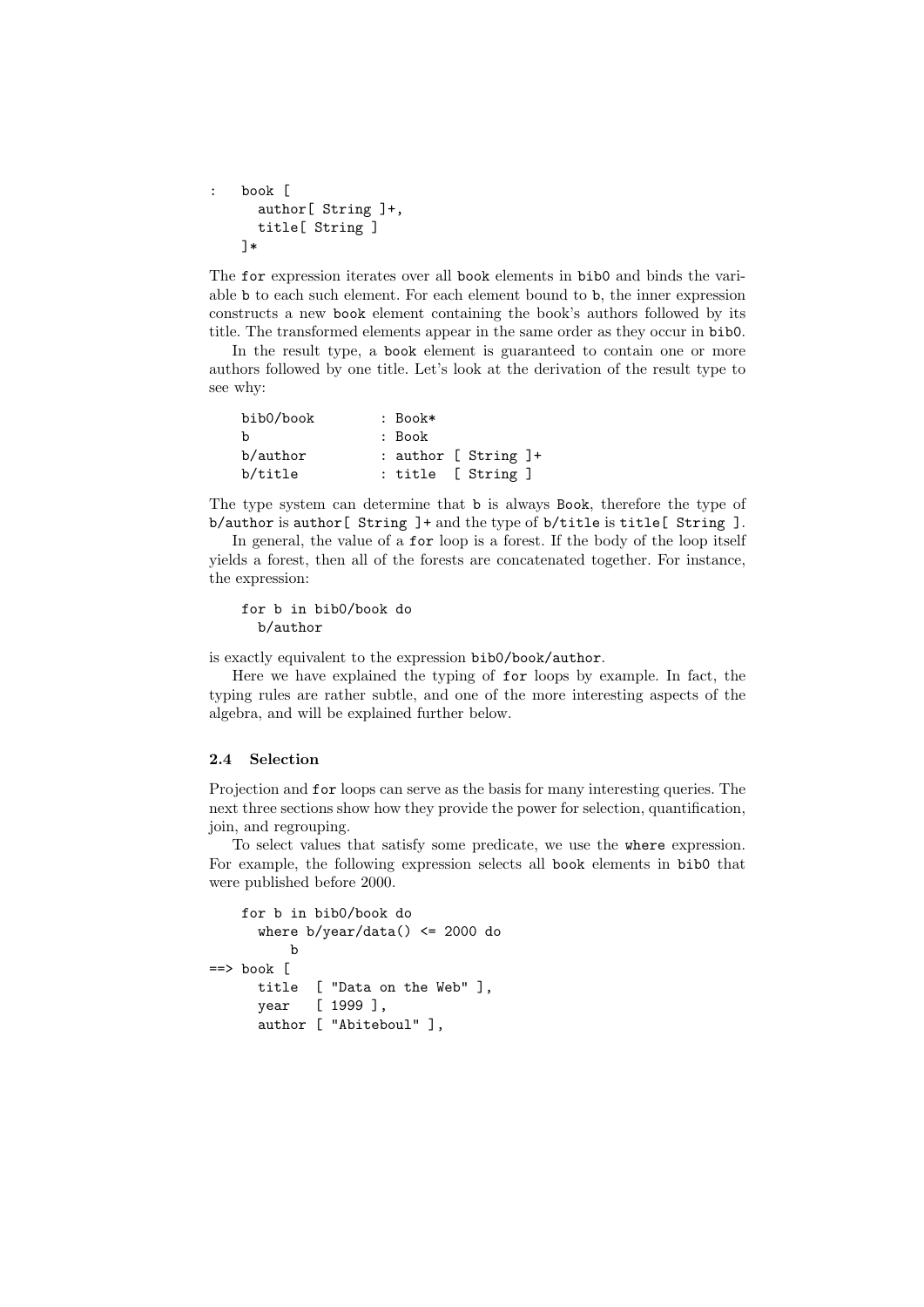```
author [ "Buneman" ],
     author [ "Suciu" ]
   ]
: Book*
```
An expression of the form

```
where e_1 do e_2
```
is just syntactic sugar for

if  $e_1$  then  $e_2$  else ()

where  $e_1$  and  $e_2$  are expressions. Here () is an expression that stands for the empty sequence, a forest that contains no elements. We also write () for the type of the empty sequence.

According to this rule, the expression above translates to

```
for b <- bib0/book in
  if b/year/data() < 2000 then b else ()
```
and this has the same value and the same type as the preceding expression.

# 2.5 Quantification

The following expression selects all book elements in bib0 that have some author named "Buneman".

```
for b in bib0/book do
     for a in b/author do
        where a/data() = "Buneman" do
          b
==> book [
     title [ "Data on the Web" ],
     year [ 1999 ],
     author [ "Abiteboul" ],
     author [ "Buneman" ],
     author [ "Suciu" ]
   ]
: Book*
```
In contrast, we can use the empty operator to find all books that have no author whose name is Buneman:

```
for b in bib0/book do
  where empty(for a in b/author do
               where a/data() = "Buneman" doa) do
    b
```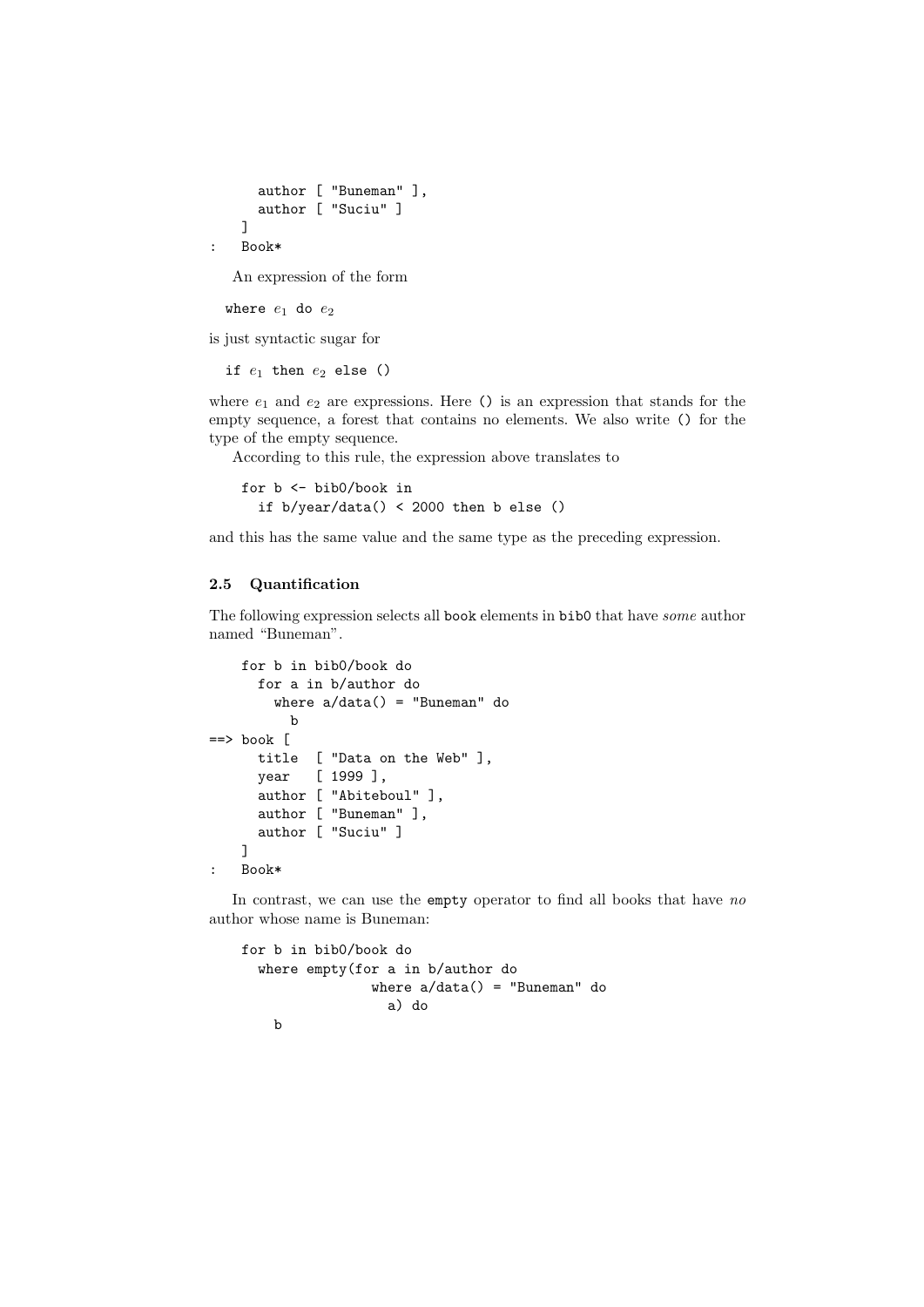```
\Rightarrow book [
      title [ "XML Query" ],
      year [ 2001 ],
      author [ "Fernandez" ],
      author [ "Suciu" ]
    ]
: Book*
```
The empty expression checks that its argument is the empty sequence ().

We can also use the empty operator to find all books where all the authors are Buneman, by checking that there are no authors that are not Buneman:

```
for b in bib0/book do
      where empty(for a in b/author do
                       where a/data() <> "Buneman" do
                         a) do
         \mathbf{h}\Rightarrow ()
: Book*
```
There are no such books, so the result is the empty sequence. Appropriate use of empty (possibly combined with not) can express universally or existentially quantified expressions.

Here is a good place to introduce the let expression, which binds a local variable to a value. Introducing local variables may improve readability. For example, the following expression is exactly equivalent to the previous one.

```
for b in bib0/book do
  let nonbunemans = (for a in b/author do
                       where a/data() <> "Buneman" do
                         a) do
    where empty(nonbunemans) do
      b
```
Local variables can also be used to avoid repetition when the same subexpression appears more than once in a query.

Later we will introduce match expressions, and we will see how to define empty using match in Section 6.

### 2.6 Join

Another common operation is to join values from one or more documents. To illustrate joins, we give a second data source that defines book reviews:

```
type Reviews =
 reviews [
   book [
     title [ String ],
```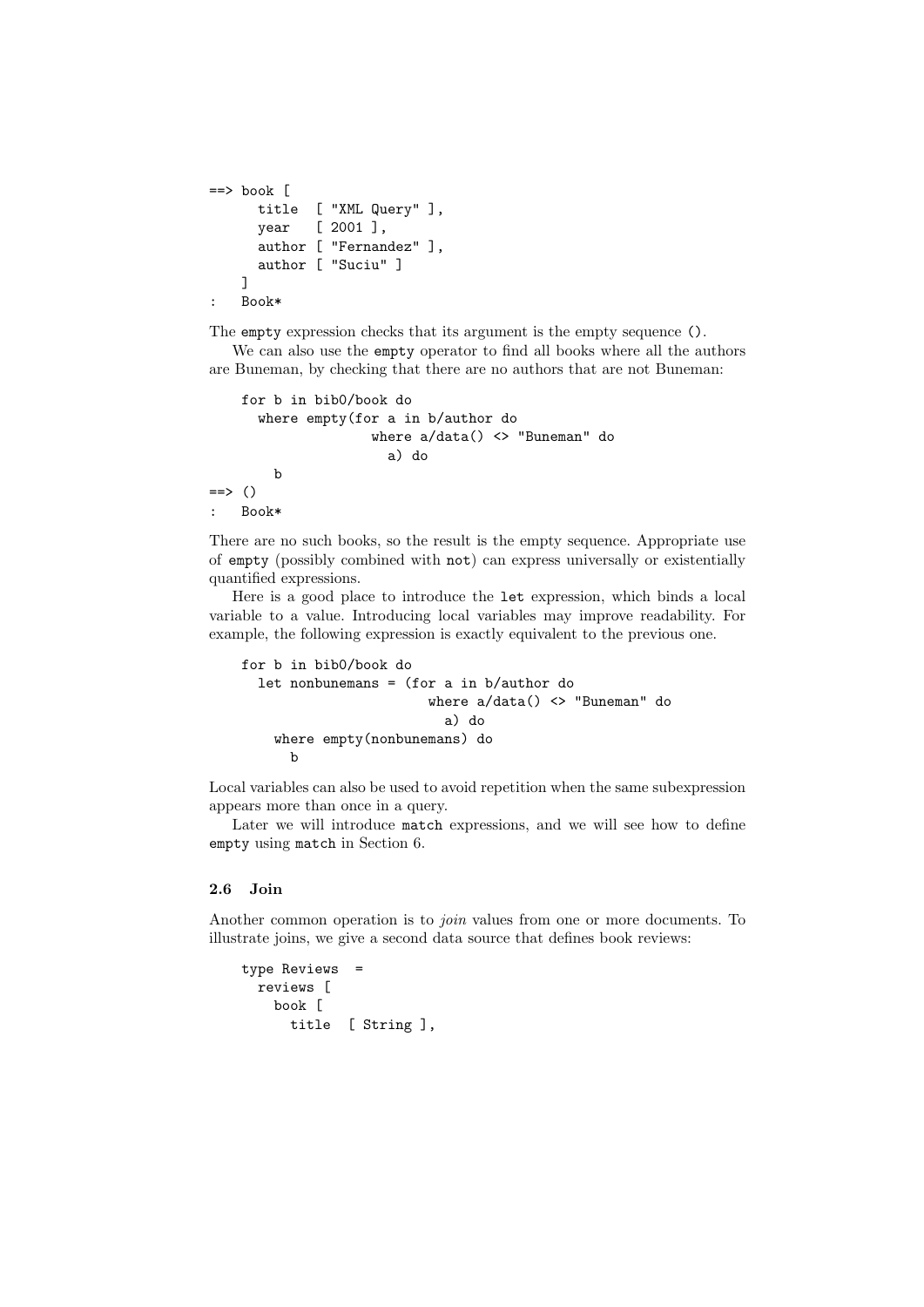```
review [ String ]
   ]*
 ]
let review0 : Reviews =
  reviews [
   book [
      title [ "XML Query" ],
      review [ "A darn fine book." ]
   ],
   book [
      title [ "Data on the Web" ],
      review [ "This is great!" ]
   ]
  ]
```
The Reviews type contains one reviews element, which contains zero or more book elements; each book contains a title and a review.

We can use nested for loops to join the two sources review0 and bib0 on title values. The result combines the title, authors, and reviews for each book.

```
for b in bib0/book do
     for r in review0/book do
        where b/title/data() = r/title/data() do
          book [ b/title, b/author, r/review ]
=book [
     title [ "Data on the Web" ],
     author [ "Abiteboul" ],
     author [ "Buneman" ],
     author [ "Suciu" ]
     review [ "A darn fine book." ]
   ],
   book [
     title [ "XML Query" ],
     author [ "Fernandez" ],
     author [ "Suciu" ]
     review [ "This is great!" ]
   ]
: book [
     title [ String ],
     author [ String ]+
     review [ String ]
   ]*
```
Note that the outer-most for expression determines the order of the result. Readers familiar with optimization of relational join queries know that relational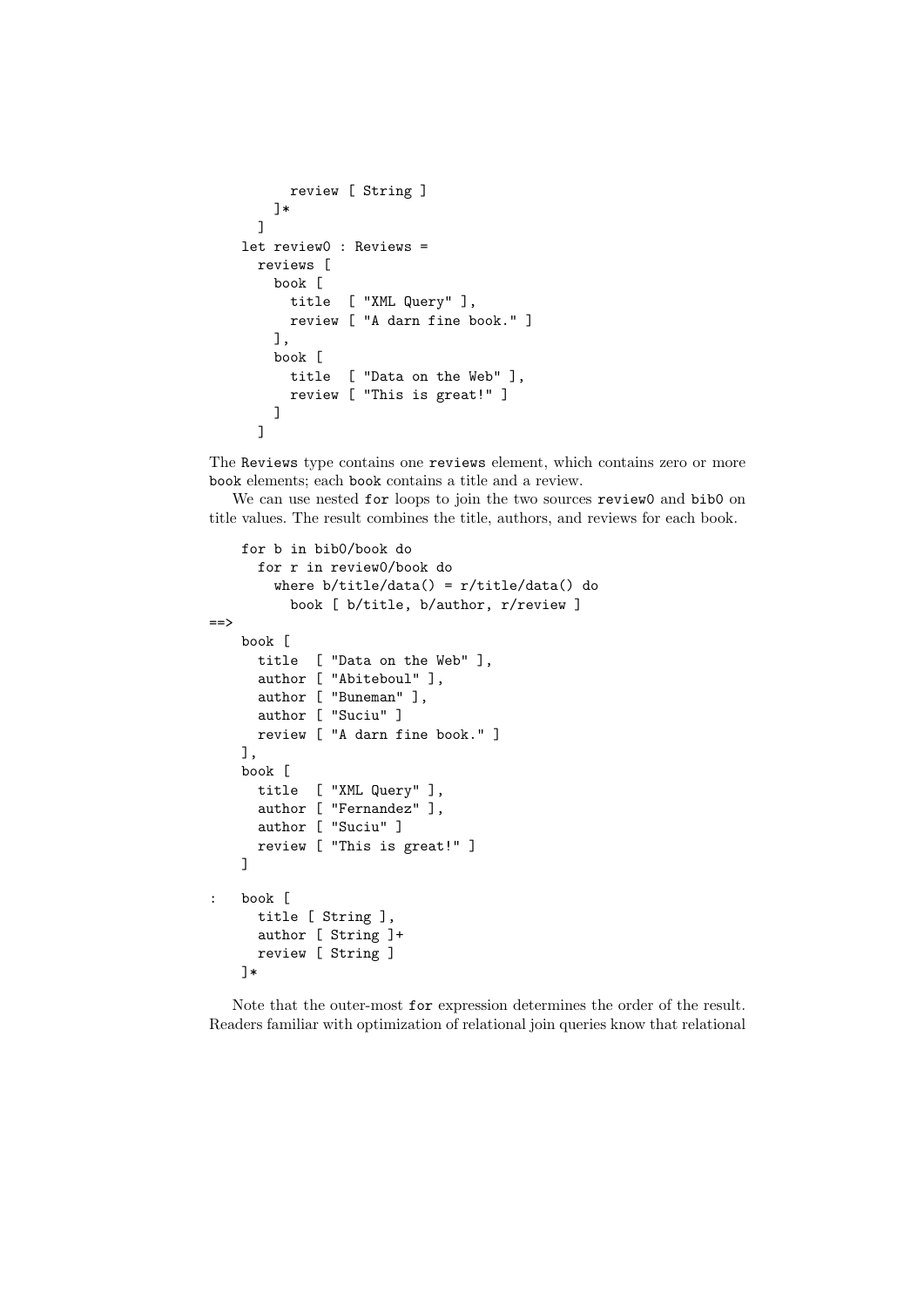joins commute, i.e., they can be evaluated in any order. This is not true for the XML algebra: changing the order of the first two for expressions would produce different output. In Section 8, we discuss extending the algebra to support unordered forests, which would permit commutable joins.

### 2.7 Restructuring

Often it is useful to regroup elements in an XML document. For example, each book element in bib0 groups one title with multiple authors. This expression regroups each author with the titles of his/her publications.

```
for a in distinct(bib0/book/author) do
      biblio [
        a,
        for b in bib0/book do
          for a2 in b/author do
            where a/data() = a2/data() do
              b/title
      ]
==> biblio [
      author [ "Abiteboul" ],
      title [ "Data on the Web" ]
   ],
   biblio [
      author [ "Buneman" ],
      title [ "Data on the Web" ]
   ],
   biblio [
      author [ "Suciu" ],
     title [ "Data on the Web" ],
      title [ "XML Query" ]
   ],
   biblio [
      author [ "Fernandez" ],
     title [ "XML Query" ]
   ]
: biblio [
      author [ String ],
      title [ String ]*
   ]*
```
Readers may recognize this expression as a self-join of books on authors. The expression distinct(bib0/book/author) produces a forest of author elements with no duplicates. The outer for expression binds a to each author element, and the inner for expression selects the title of each book that has some author equal to a.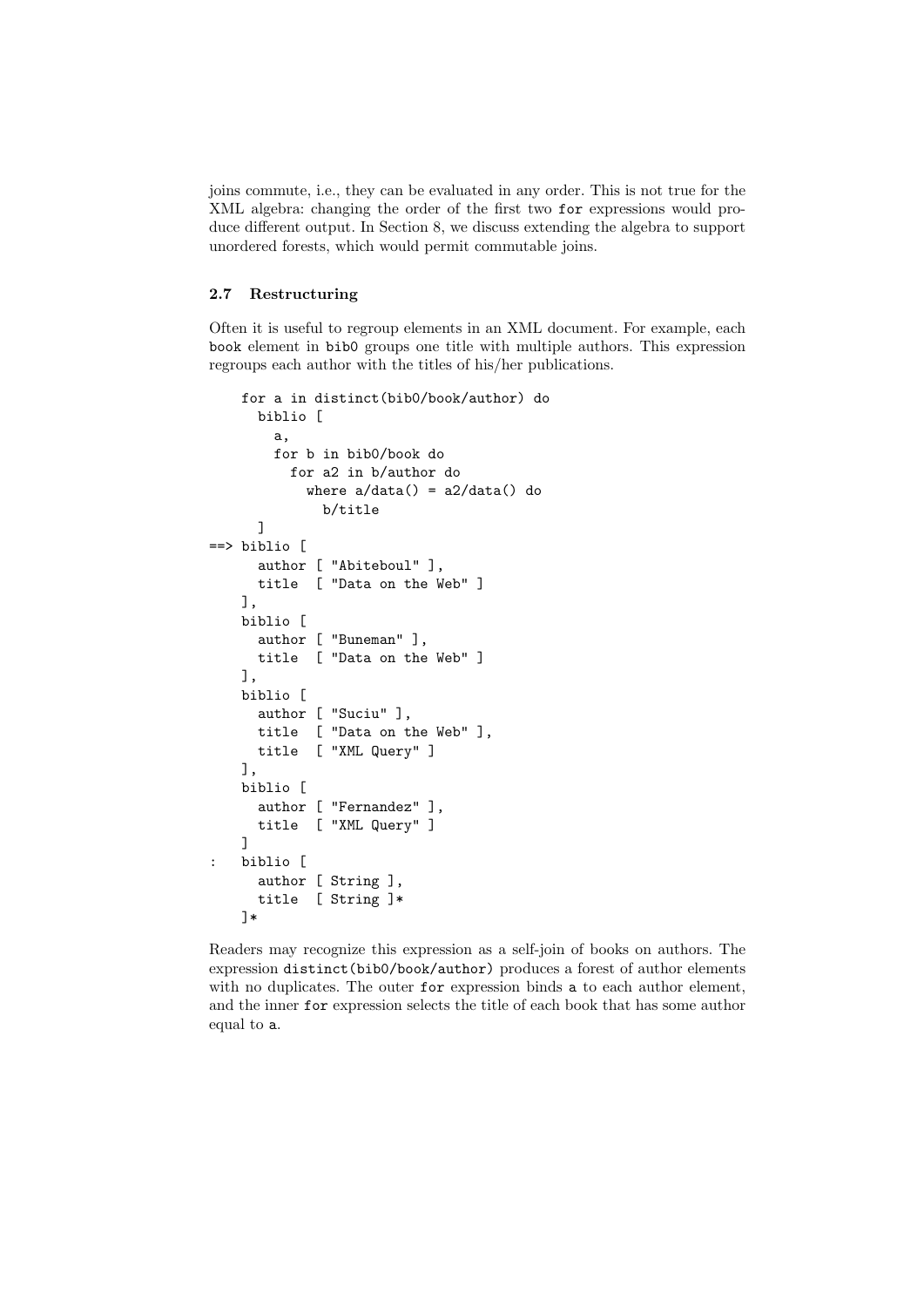Here distinct is an example of a built-in function. It takes a forest of elements and removes duplicates.

The type of the result expression may seem surprising: each biblio element may contain zero or more title elements, even though in bib0, every author co-occurs with a title. Recognizing such a constraint is outside the scope of the type system, so the resulting type is not as precise as we might like.

#### 2.8 Aggregation

The algebra has five built-in aggregation functions: avg, count, max, min and sum. This expression selects books that have more than two authors:

```
for b in bib0/book do
      where count(b/author) > 2 do
        b
\Rightarrow book \Gammatitle [ "Data on the Web" ],
      year [ 1999 ],
      author [ "Abiteboul" ],
      author [ "Buneman" ],
      author [ "Suciu" ]
    ]
: Book*
```
All the aggregation functions take a forest with repetition type and return an integer value; count returns the number of elements in the forest.

#### 2.9 Functions

Functions can make queries more modular and concise. Recall that we used the following query to find all books that do not have "Buneman" as an author.

```
for b in bib0/book do
      where empty(for a in b/author do
                     where a/data() = "Buneman" doa) do
        b
\Rightarrow book \Gammatitle [ "XML Query" ],
      year [ 2001 ],
      author [ "Fernandez" ],
      author [ "Suciu" ]
    ]
: Book*
```
A different way to formulate this query is to first define a function that takes a string s and a book b as arguments, and returns true if book b does not have an author with name s.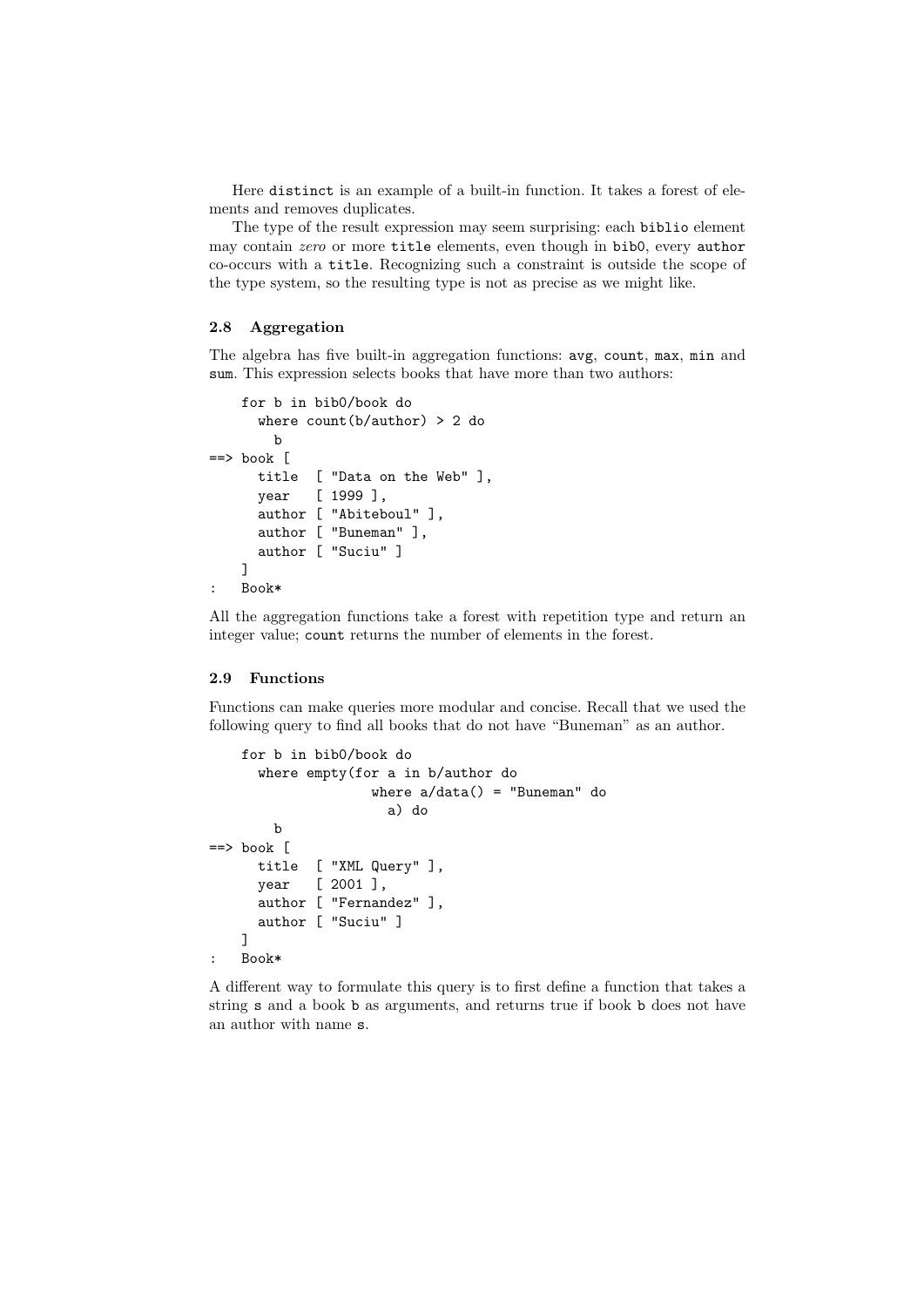```
fun notauthor (s : String; b : Book) : Boolean =
 empty(for a in b/author do
          where a/data() = s do
            a)
```
The query can then be re-expressed as follows.

```
for b in bib0/book do
      where notauthor("Buneman"; b) do
       b
==> book [
     title [ "XML Query" ],
     year [ 2001 ],
     author [ "Fernandez" ],
     author [ "Suciu" ]
   ]
: Book*
```
We use semicolon rather than comma to separate function arguments, since comma is used to concatenate forests.

Note that a function declaration includes the types of all its arguments and the type of its result. This is necessary for the type system to guarantee that applications of functions are type correct.

In general, any number of functions may be declared at the top-level. The order of function declarations does not matter, and each function may refer to any other function. Among other things, this allows functions to be recursive (or mutually recursive), which supports structural recursion, the subject of the next section.

# 2.10 Structural Recursion

XML documents can be recursive in structure, for example, it is possible to define a part element that directly or indirectly contains other part elements. In the algebra, we use recursive types to define documents with a recursive structure, and we use recursive functions to process such documents. (We can also use mutual recursion for more complex recursive structures.)

For instance, here is a recursive type defining a part hierarchy.

```
type Part =
  Basic | Composite
type Basic =
  basic [
    cost [ Integer ]
  ]
type Composite =
  composite [
    assembly_cost [ Integer ],
```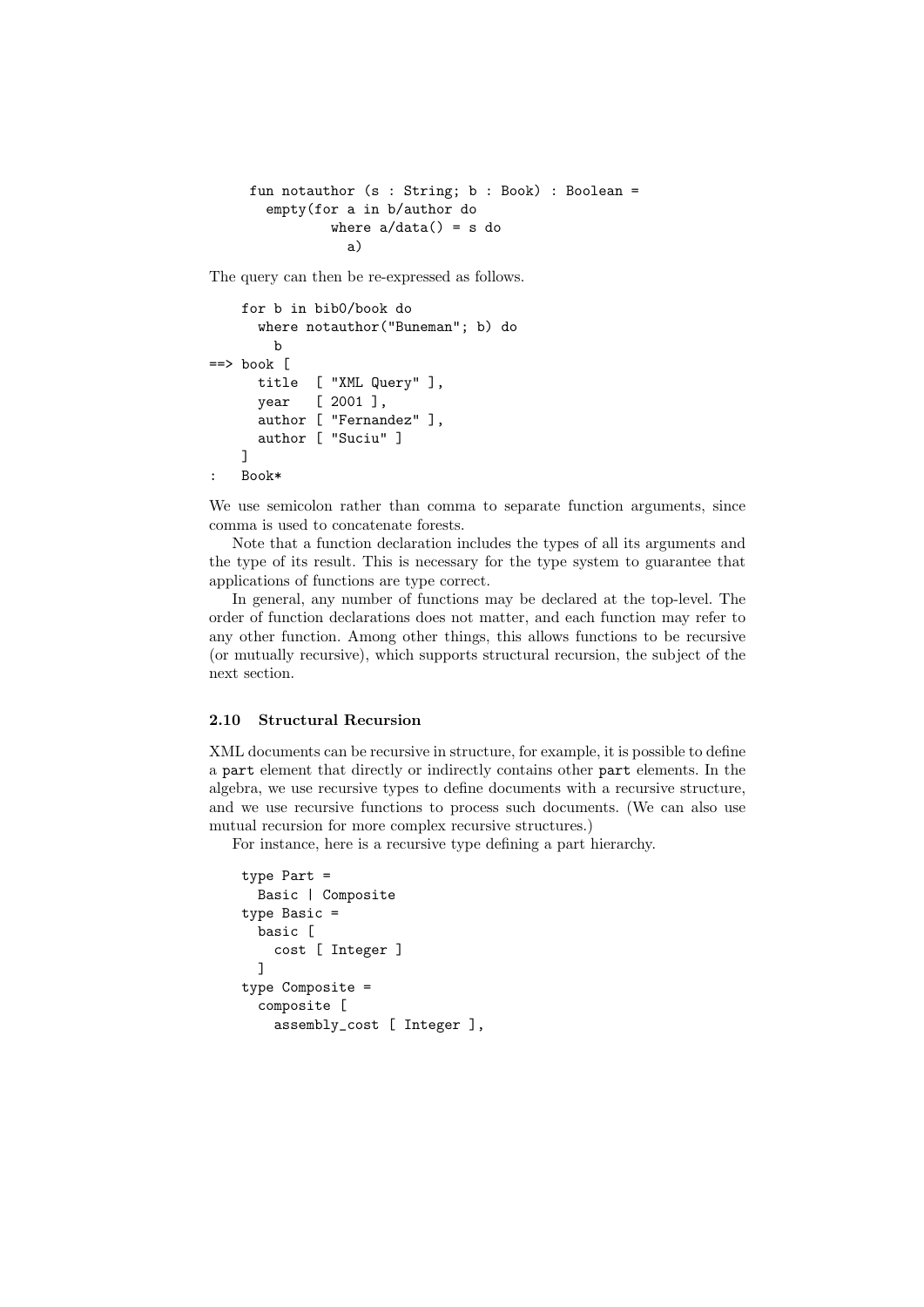subparts [ Part+ ] ]

And here is some sample data.

```
let part0 : Part =
  composite [
    assembly_cost [ 12 ],
    subparts [
      composite [
        assembly_cost [ 22 ],
        subparts [
          basic [ cost [ 33 ] ]
        ]
      ],
      basic [ cost [ 7 ] ]
    ]
  ]
```
Here vertical bar (|) is used to indicate a choice between types: each part is either basic (no subparts), and has a cost, or is composite, and includes an assembly cost and subparts.

We might want to translate to a second form, where every part has a total cost and a list of subparts (for a basic part, the list of subparts is empty).

```
type Part2 =
 part [
    total_cost [ Integer ],
    subparts [ Part2* ]
  ]
```
Here is a recursive function that performs the desired transformation. It uses a new construct, the match expression.

```
fun convert(p : Part) : Part2 =
  match p
   case b : Basic do
      part[
        total_cost[ b/cost/data() ],
        subparts[]
      ]
    case c : Composite do
      let s = (for q in children(c/subparts) do convert(q)) inpart[
          total_cost[
       c/assembly_cost/data() + sum(s/total_cost/data())
          ],
          subparts[ s ]
```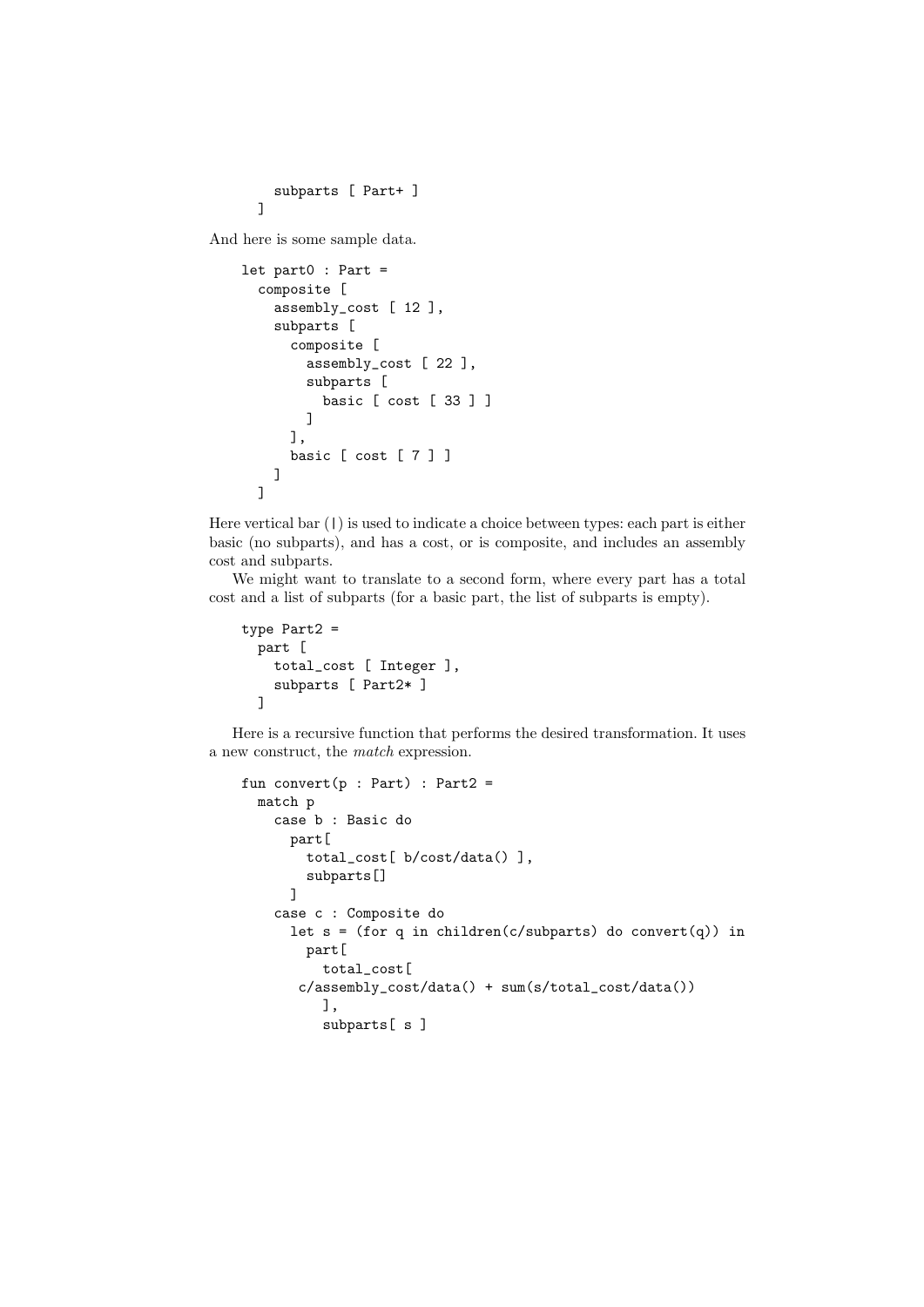] else error()

Each branch of the match expression is labeled with a type, Basic or Composite, and with a corresponding variable, b or c. The evaluator checks the type of the value of p at run-time, and evaluates the corresponding branch. If the first branch is taken then b is bound to the value of p, and the branch returns a new part with total cost the same as the cost of b, and with no subparts. If the second branch is taken then c is bound to the value of p. The function is recursively applied to each of the subparts of c, giving a list of new subparts s. The branch returns a new part with total cost computed by adding the assembly cost of c to the sum of the total cost of each subpart in s, and with subparts s.

One might wonder why b and c are required, since they have the same value as p. The reason why is that p, b, and c have different types.

```
p : Part
b : Basic
c : Composite
```
The types of b and c are more precise than the type of p, because which branch is taken depends upon the type of value in p.

Applying the query to the given data gives the following result.

```
convert(part0)
==> part [
      total_cost [ 74 ],
      subparts [
        part [
          total_cost [ 55 ],
          subparts [
            part [
              total_cost [ 33 ],
              subparts []
            ]
          ]
        ],
        part [
          total_cost [ 7 ],
          subparts []
        ]
      ]
    ]
: Part2
```
Of course, a match expression may be used in any query, not just in a recursive one.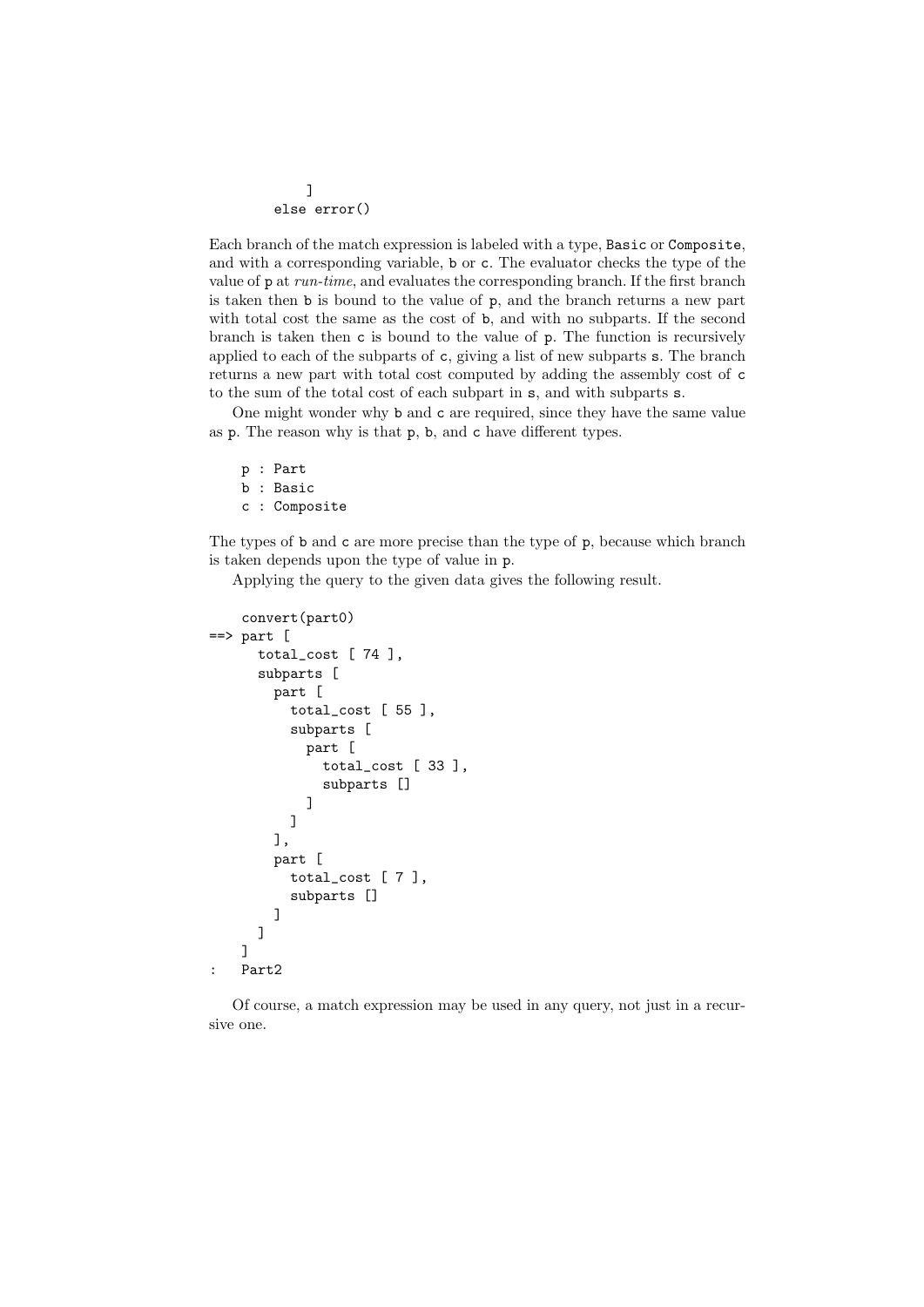#### 2.11 Processing any well-formed document

Recursive types allow us to define a type that matches any well-formed XML document. This type is called UrTree:

```
type UrTree = UrScalar | ~[UrType]
type UrType = UrTree*
```
Here UrScalar is a built-in scalar type. It stands for the most general scalar type, and all other scalar types (like Integer or String) are subtypes of it. The tilde  $(\tilde{\ })$  is used to indicate a wild-card type. In general,  $\tilde{\ }$  [t] indicates the type of elements that may have any element name, but must have children of type t. So an UrTree is either an UrScalar or a wildcard element with zero or more children, each of which is itself an UrTree. In other words, any single element or scalar has type UrTree.

Types analogous to UrType and UrScalar appear in XML Schema. The use of tilde is a significant extension to XML Schema, because XML Schema has no type corresponding to  $\tilde{t}$ . where t is some type other than UrType. It is not clear that this extension is necessary, since the more restrictive expressiveness of XML Schema wildcards may be adequate.

In particular, our earlier data also has type UrTree.

```
book0 : UrTree
== book [title [ "Data on the Web" ],
     year [ 1999 ],
     author [ "Abiteboul" ],
     author [ "Buneman" ],
     author [ "Suciu" ]
   ]
: UrTree
```
A specific type can be indicated for any expression in the query language, by writing a colon and the type after the expression.

As an example, we define a recursive function that converts any XML data into HTML. We first give a simplified definition of HTML.

```
type HTML =
  ( UrScalar
  | b [ HTML ]
  | ul [ (li [ HTML ])* ]
  )*
```
An HTML body consists of a sequence of zero or more items, each of which is either: a scalar; or a b element (boldface) with HTML content; or a ul element (unordered list), where the children are li elements (list item), each of which has HTML content.

Now, here is the function that performs the conversion.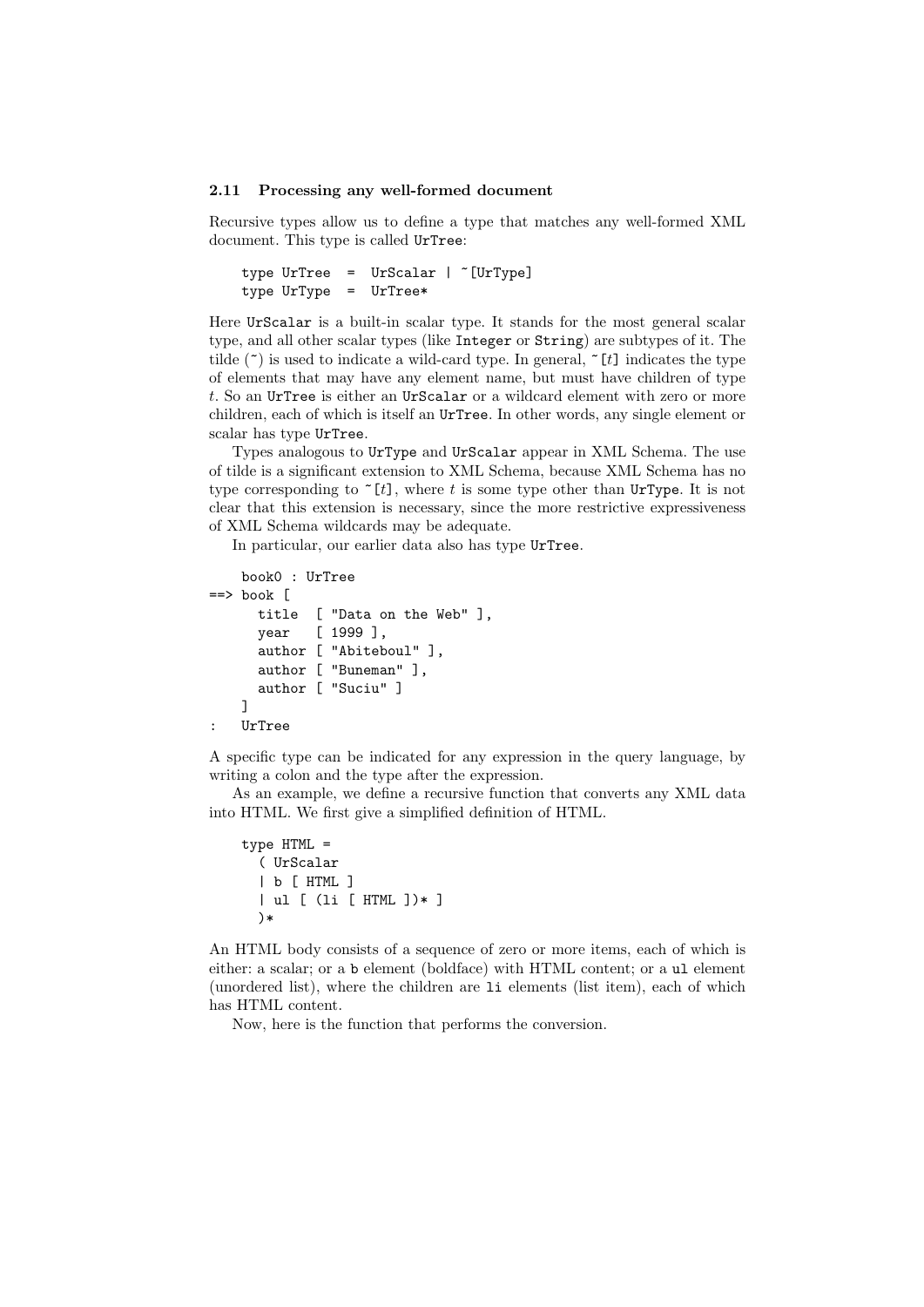```
fun html_of_xml( t : UrTree ) : HTML =
  match t
    case s : UrScalar do
      s
    case e : ~[UrType] do
      b \left[ \text{name}(e) \right],
      ul [ for c in children(e) do li [ html_of\_xml(c) ] ]
    else error()
```
The case expression checks whether the value of t is data or an element, and evaluates the corresponding branch. If the first branch is taken, then s is bound to the value of t, which must be a scalar, and the branch returns the scalar. If the second branch is taken, then  $e$  is bound to the value of  $t$ , which must be an element. The branch returns the name of the element in boldface, followed by a list containing one item for each child of the element. The function is recursively applied to get the content of each list item.

Applying the query to the book element above gives the following result.

```
html_of_xml(book0)
\Rightarrow b [ "book" ],
   u1 [
     li [ b [ "title" ], ul [ li [ "Data on the Web" ] ] ],
      li [ b [ "year" ], ul [ li [ 1999 ] ] ],
      li [ b [ "author" ], ul [ li [ "Abiteboul" ] ] ],
     li [ b [ "author" ], ul [ li [ "Buneman" ] ] ],
     li [ b [ "author" ], ul [ li [ "Suciu" ] ] ]
   ]
: HTML
```
### 2.12 Top-level Queries

A query consists of a sequence of top-level expressions, or query items, where each query item is either a type declaration, a function declaration, a global variable declaration, or a query expression. The order of query items is immaterial; all type, function, and global variable declarations may be mutually recursive.

A query can be evaluated by the query interpreter. Each query expression is evaluated in the environment specified by all of the declarations. (Typically, all of the declarations will precede all of the query expressions, but this is not required.) We have already seen examples of type, function, and global variable declarations. An example of a query expression is:

```
query html_of_xml(book0)
```
To transform any expression into a top-level query, we simply precede the expression by the query keyword.

# 3 Projection and iteration

This section describes key aspects of projection and iteration.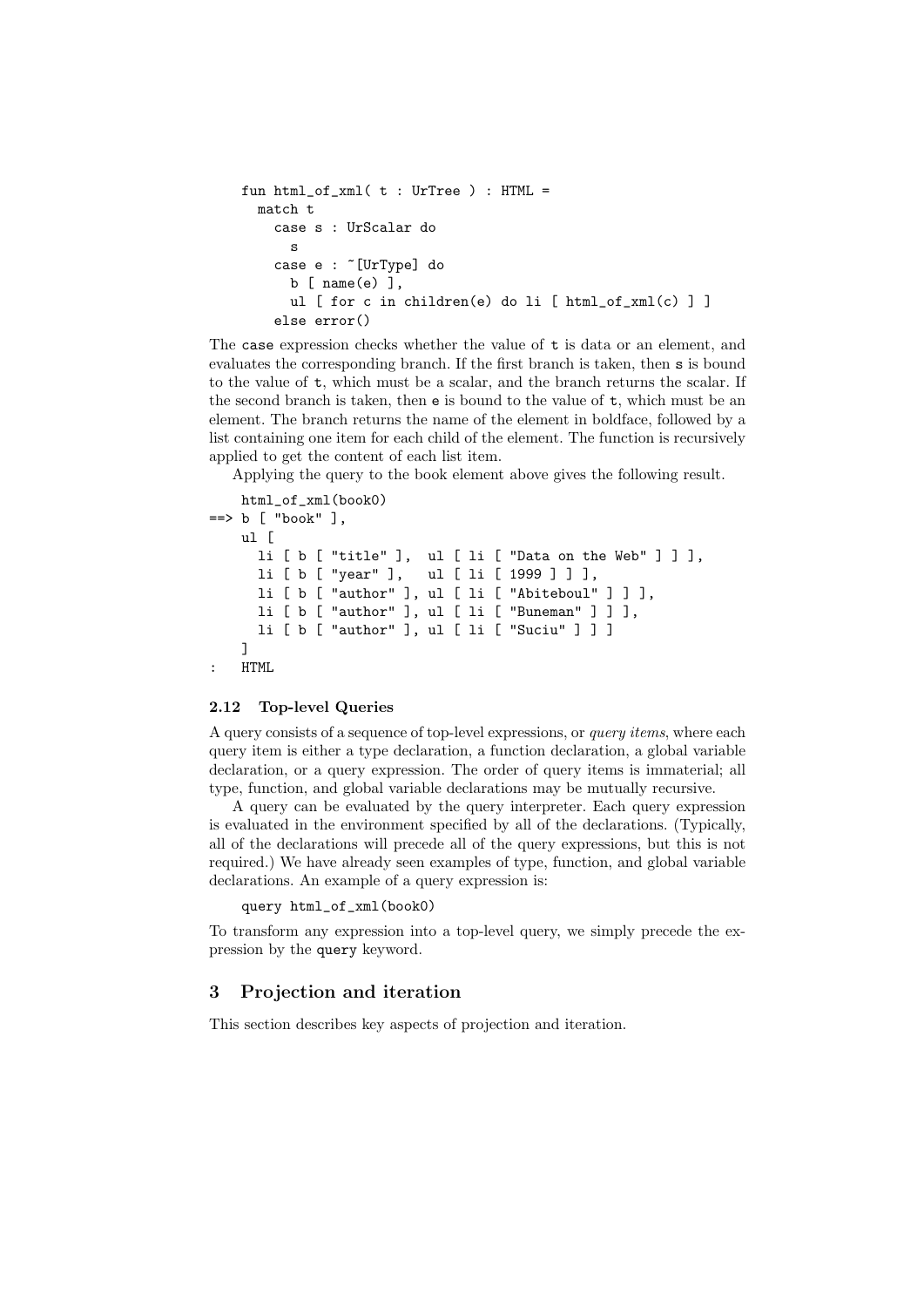#### 3.1 Relating projection to iteration

The previous examples use the / operator liberally, but in fact we use / as a convenient abbreviation for expressions built from lower-level operators: for expressions, the children function, and match expressions.

For example, the expression:

book0/author

is equivalent to the expression:

```
for c in children(book0) do
  match c
    case a : author[UrType] do a
    else ()
```
Here the children function returns a forest consisting of the children of the element book0, namely, a title element, a year element, and three author elements (the order is preserved). The for expression binds the variable v successively to each of these elements. Then the match expression selects a branch based on the value of v. If it is an author element then the first branch is evaluated, otherwise the second branch. If the first branch is evaluated, the variable a is bound to the same value as x, then the branch returns the value of a. The type of a is author[String], which is the the intersection of the type of c and the type author [UrType]. If the second branch is evaluated, then the branch returns (), the empty sequence.

To compose several expressions using /, we again use for expressions. For example, the expression:

#### bib0/book/author

is equivalent to the expression:

```
for c in children(bib0) do
  match c
    case b : book[UrType] do
      for d in children(b) do
        match d
          case a : author[UrType] do a
          else ()
    else ()
```
The for expression iterates over all book elements in bib0 and binds the variable b to each such element. For each element bound to b, the inner expression returns all the author elements in b, and the resulting forests are concatenated together in order.

In general, an expression of the form  $e / a$  is converted to the form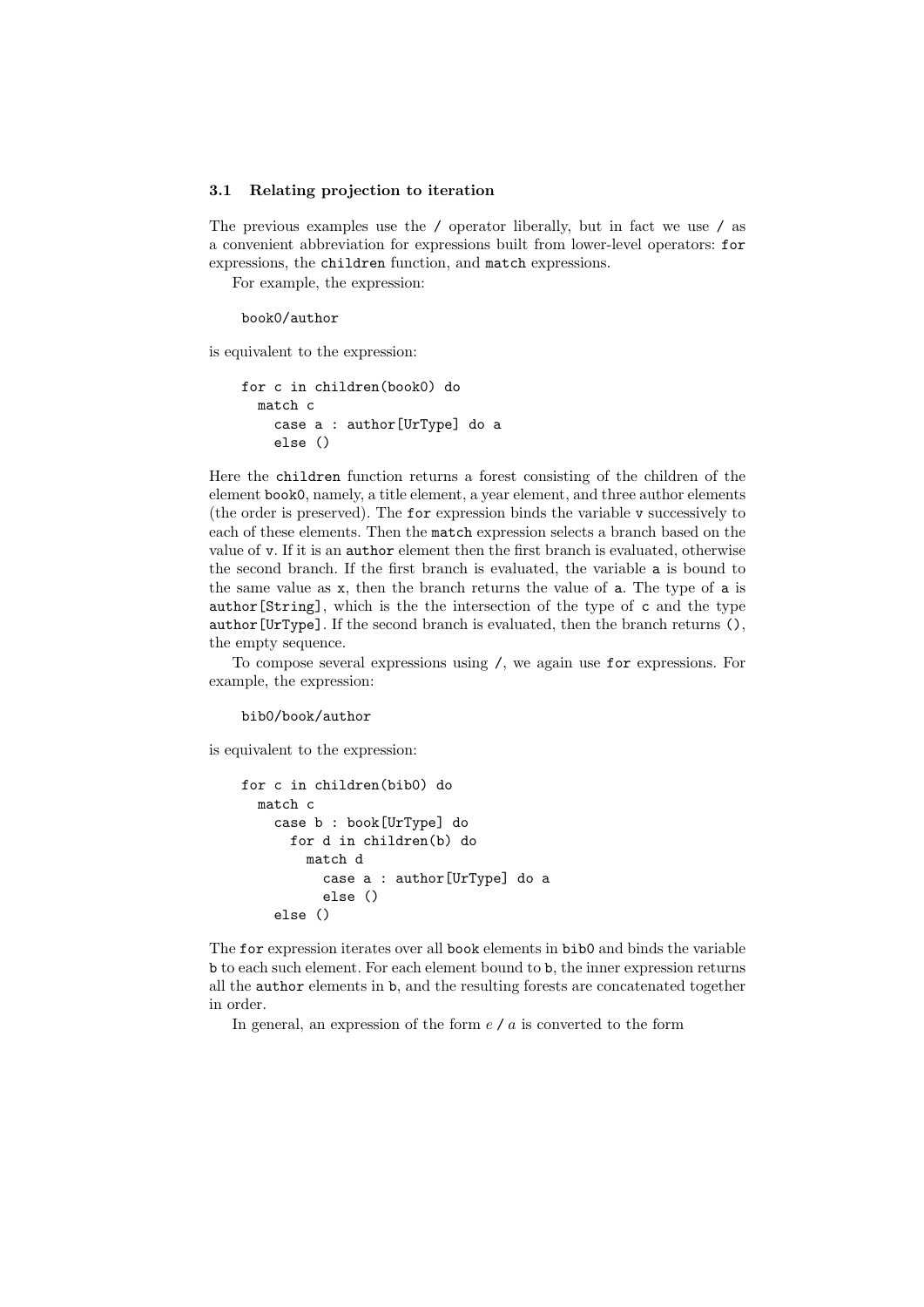```
for v_1 in e do
  for v_2 in children(v_1) do
    match v_2case v_3: a[UrType] do v_3else ()
```
where e is an expression, a is an element name, and  $v_1$ ,  $v_2$ , and  $v_3$  are fresh variables (ones that do not appear in the expression being converted).

According to this rule, the expression bib0/book translates to

```
for v1 in bib0 do
  for v2 in children(v1) do
   match v2
      case v3 : book[UrType] do v3
      else ()
```
In Section 3.3 we discuss laws which allow us to simplify this to the previous expression

```
for v2 in children(bib0) do
  match v2
    case v3 : book[UrType] do v3
    else ()
```
Similarly, the expression bib0/book/author translates to

```
for v4 in (for v2 in children(bib0) do
             match v2
               case v3 : book[UrType] do v3
               else ()) do
  for v5 in children(v4) do
   match v5
      case v6 : author[UrType] do v6
      else ()
```
Again, the laws will allow us to simplify this to the previous expression

```
for v2 in children(bib0) do
  match v2
    case v3 : book[UrType] do
      for v5 in children(v3) do
        match v5
          case v6 : author[UrType] do v6
          else ()
    else ()
```
These examples illustrate an important feature of the algebra: high-level operators may be defined in terms of low-level operators, and the low-level operators may be subject to algebraic laws that can be used to further simplify the expression.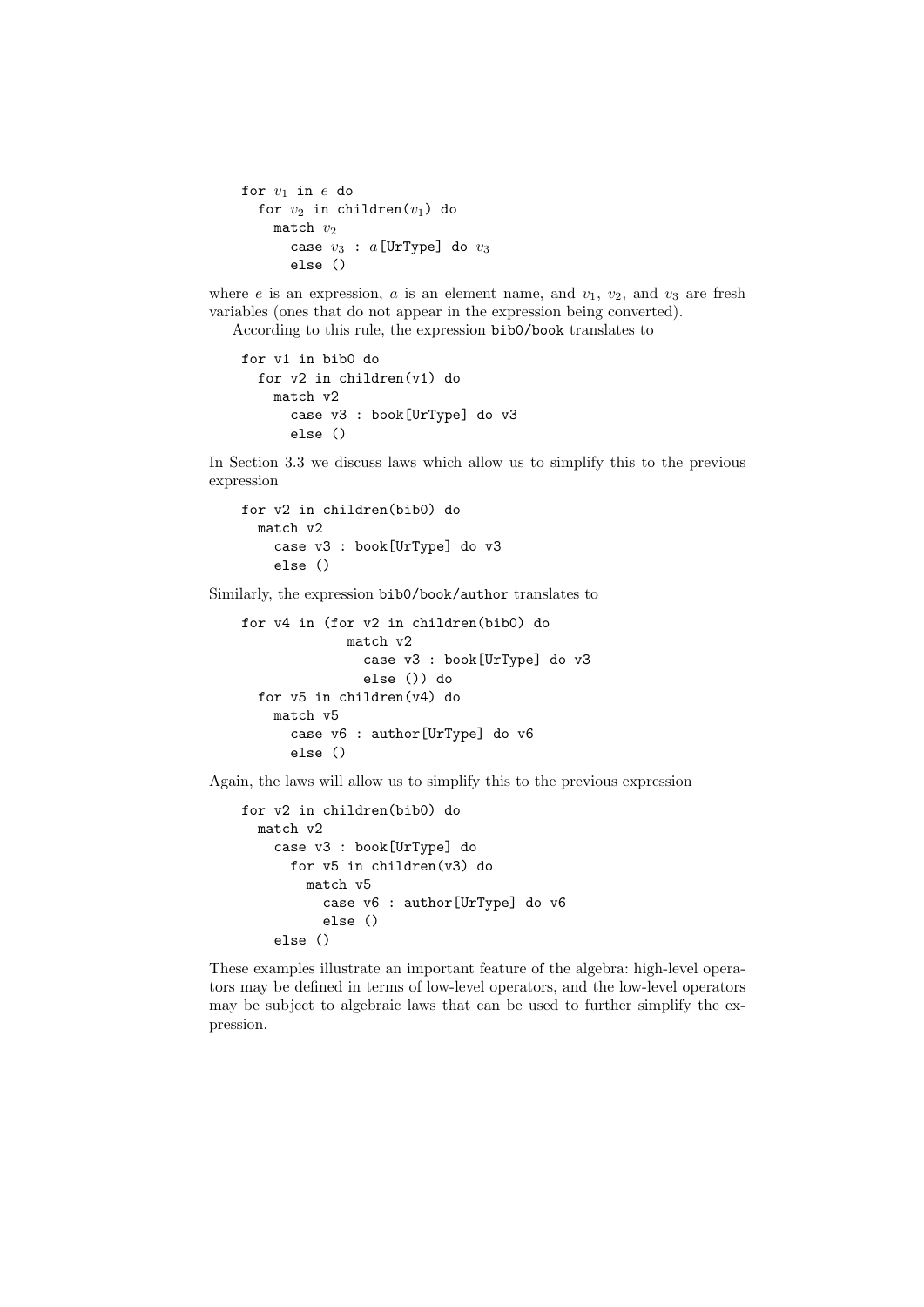#### 3.2 Typing iteration

The typing of for loops is rather subtle. We give an intuitive explanation here, and cover the detailed typing rules in Section 7.

A unit type is either an element type  $a[t]$ , a wildcard type  $\tilde{t}$ , or a scalar type s. A for loop

for  $v$  in  $e_1$  do  $e_2$ 

is typed as follows. First, one finds the type of expression  $e_1$ . Next, for each unit type in this type one assumes the variable  $v$  has the unit type and one types the body  $e_2$ . Note that this means we may type the body of  $e_2$  several times, once for each unit type in the type of  $e_1$ . Finally, the types of the body  $e_2$  are combined, according to how the types were combined in  $e_1$ . That is, if the type of  $e_1$  is formed with sequencing, then sequencing is used to combine the types of  $e_2$ , and similarly for choice or repetition.

For example, consider the following expression, which selects all author elements from a book.

```
for c in children(book0) do
  match c
    case a : author do a
    else ()
```
The type of children(book0) is

```
title[String], year[Integer], author[String]+
```
This is composed of three unit types, and so the body is typed three times.

| assuming c has type title [String] the body has type |                |
|------------------------------------------------------|----------------|
| year [Integer]                                       |                |
| author [String]                                      | author[String] |

The three result types are then combined in the same way the original unit types were, using sequencing and iteration. This yields

 $()$ ,  $()$ , author[String]+

as the type of the iteration, and simplifying yields

author[String]+

as the final type.

As a second example, consider the following expression, which selects all title and author elements from a book, and renames them.

```
for c in children(book0) do
  match c
    case t : title[String] do titl [ t/data() ]
    case y : year[Integer] do ()
    case a : author[String] do auth [ a/data() ]
    else error()
```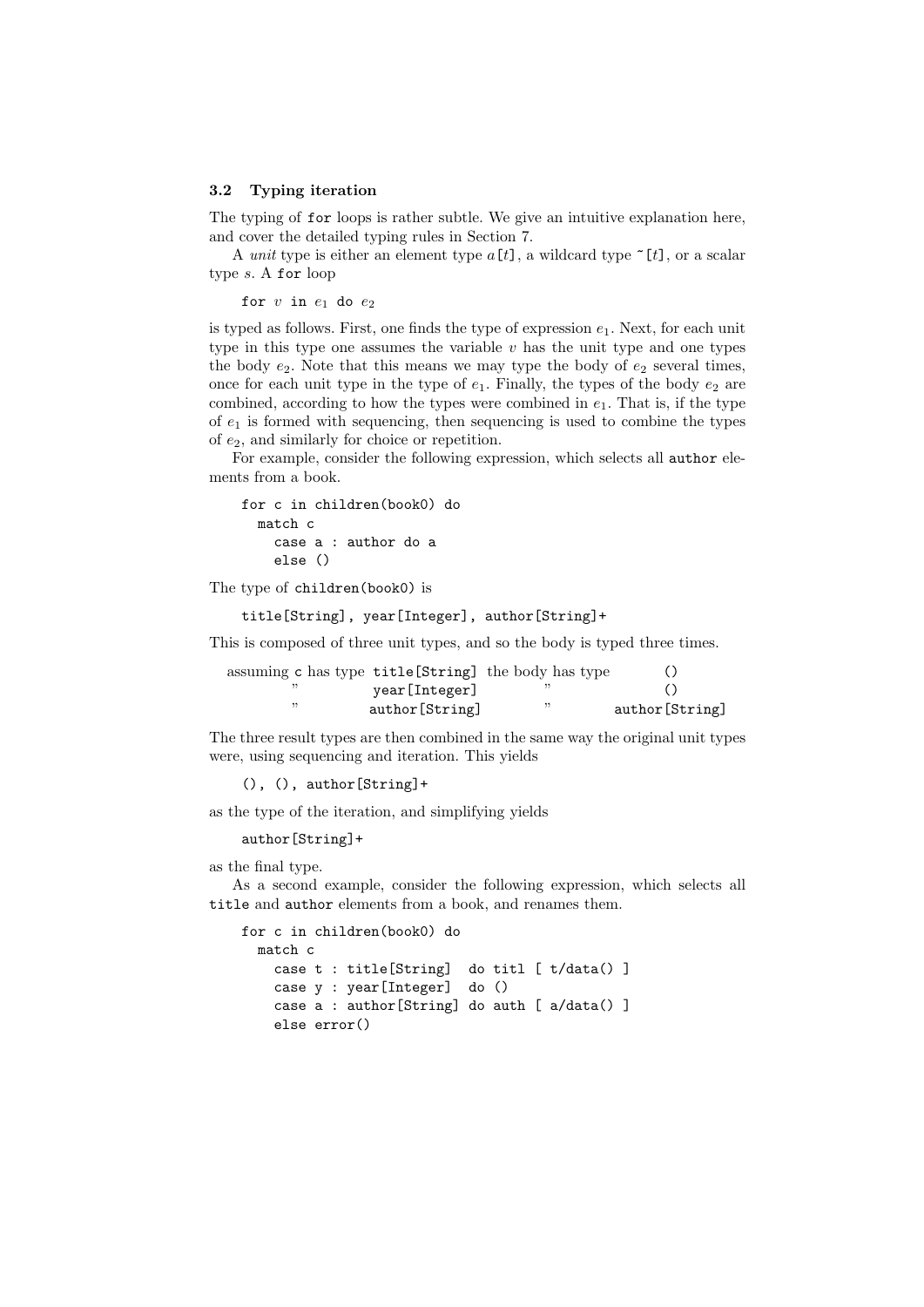Again, the type of children(book0) is

title[String], year[Integer], author[String]+

This is composed of three unit types, and so the body is typed three times.

| assuming c has type title [String] the body has type titl [String] |                 |               |
|--------------------------------------------------------------------|-----------------|---------------|
|                                                                    | year[Integer]   |               |
|                                                                    | author [String] | auth [String] |

The three result types are then combined in the same way the original unit types were, using sequencing and iteration. This yields

titl[String], (), auth[String]+

as the type of the iteration, and simplifying yields

titl[String], auth[String]+

as the final type. Note that the title occurs just once and the author occurs one or more times, as one would expect.

As a third example, consider the following expression, which selects all basic parts from a sequence of parts.

```
for p in children(part0/subparts) do
 match p
    case b : Basic do b
    case c : Composite do ()
    else error()
```
The type of children(part0/subparts) is

(Basic | Composite)+

This is composed of two unit types, and so the body is typed two times.

assuming p has type Basic the body has type Basic " Composite " ()

The two result types are then combined in the same way the original unit types were, using sequencing and iteration. This yields

 $(Basic | ())+$ 

as the type of the iteration, and simplifying yields

Basic\*

as the final type. Note that although the original type involves repetition one or more times, the final result is a repetition zero or more times. This is what one would expect, since if all the parts are composite the final result will be an empty sequence.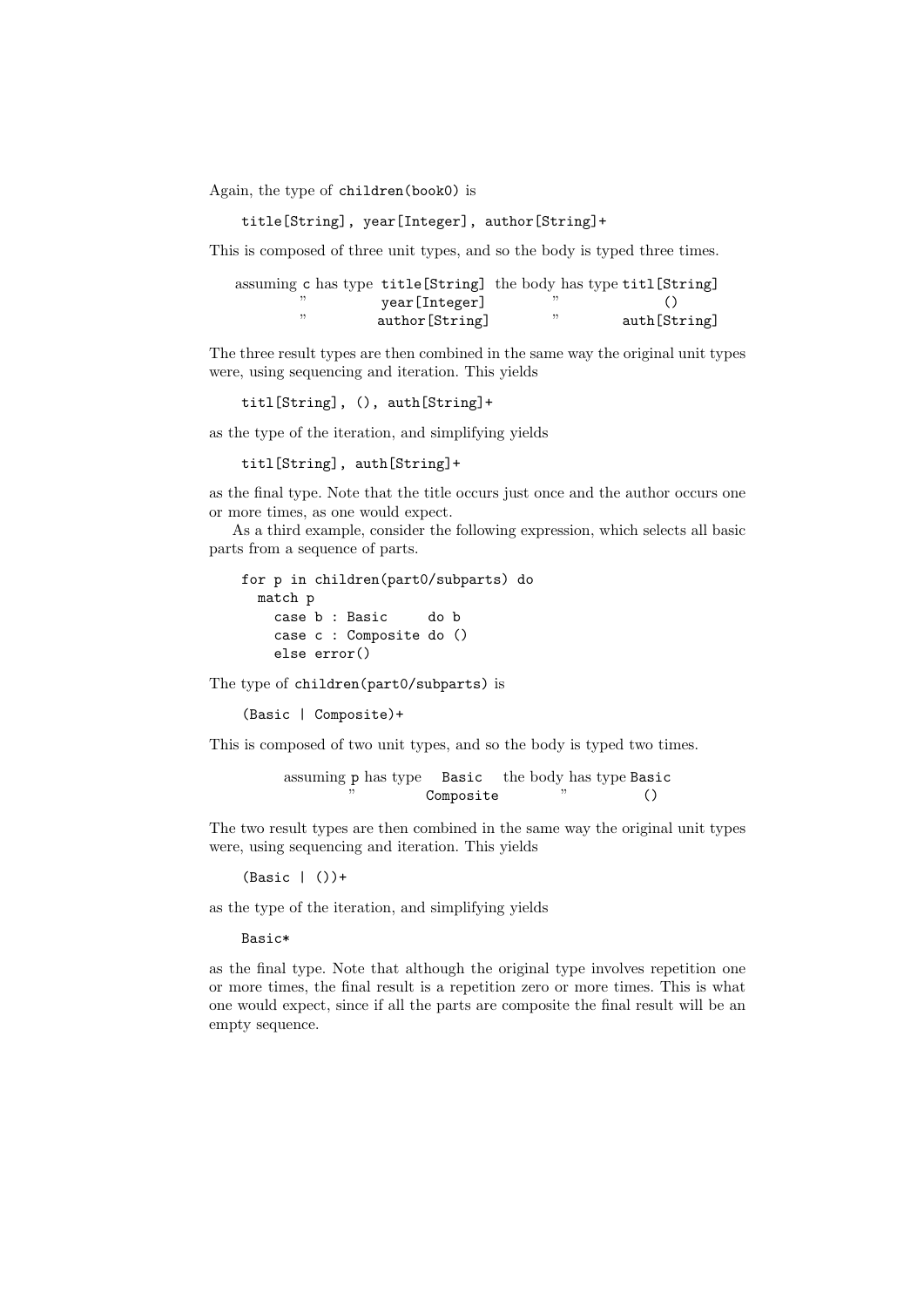In this way, we see that for loops can be combined with match expressions to select and rename elements from a sequence, and that the result is given a sensible type.

In order for this approach to typing to be sensible, it is necessary that the unit types can be uniquely identified. However, the type system given here satisfies the following law.

$$
a[t_1 \mid t_2] = a[t_1] \mid a[t_2]
$$

This has one unit type on the left, but two distinct unit types on the right, and so might cause trouble. Fortunately, our type system inherits an additional restriction from XML Schema: we insist that the regular expressions can be recognized by a top-down deterministic automaton. In that case, the regular expression must have the form on the left, the form on the right is outlawed because it requires a non-deterministic recognizer. With this additional restriction, there is no problem.

The method of translating projection to iteration described in the previous section combined with the typing rules given here yield optimal types for projections, in the following sense. Say that variable  $x$  has type  $t$ , and the projection  $x / a$  has type  $t'$ . The type assignment is sound if for every value of type  $t$ , the value of  $x / a$  has type  $t'$ . The type assignment is *complete* if for every value y of type t' there is a value x of type t such that  $x / a = y$ . In symbols, we can see that these conditions are complementary.

| sound:    | $\forall x \in t$ . $\exists y \in t'$ . $x \mid a = y$ |
|-----------|---------------------------------------------------------|
| complete: | $\forall y \in t'. \exists x \in t. x \mid a = y$       |

Any sensible type system must be sound, but it is rare for a type system to be complete. But, remarkably, the type assignment given by the above approach is both sound and complete.

#### 3.3 Monad laws

Investigating aspects of homological algebra in the 1950s, category theorists uncovered the concept of a *monad*, which among other things generalizes set, bag, and list types. Investigating programming languages based on lists in the 1970s, functional programmers adapted from set theory the notion of a comprehension, which expresses iteration over set, bag, and list types. In the early 1990s, a precise connection between monads and comprehension notation was uncovered by Wadler [32–34], who was inspired by Moggi's work applying monads to describe features of programming languages [26, 27]. As the decade progressed this was applied by researchers at the University of Pennsylvania to database languages [6], particularly nested relational algebra (NRA) [7, 23, 22] and the Kleisli system [36].

The iteration construct of the algebra corresponds to the structure of a monad. The correspondence is close, but not exact. Each monad is based on a unary type constructor, such as  $Set(t)$  or  $List(t)$ , representing a homogenous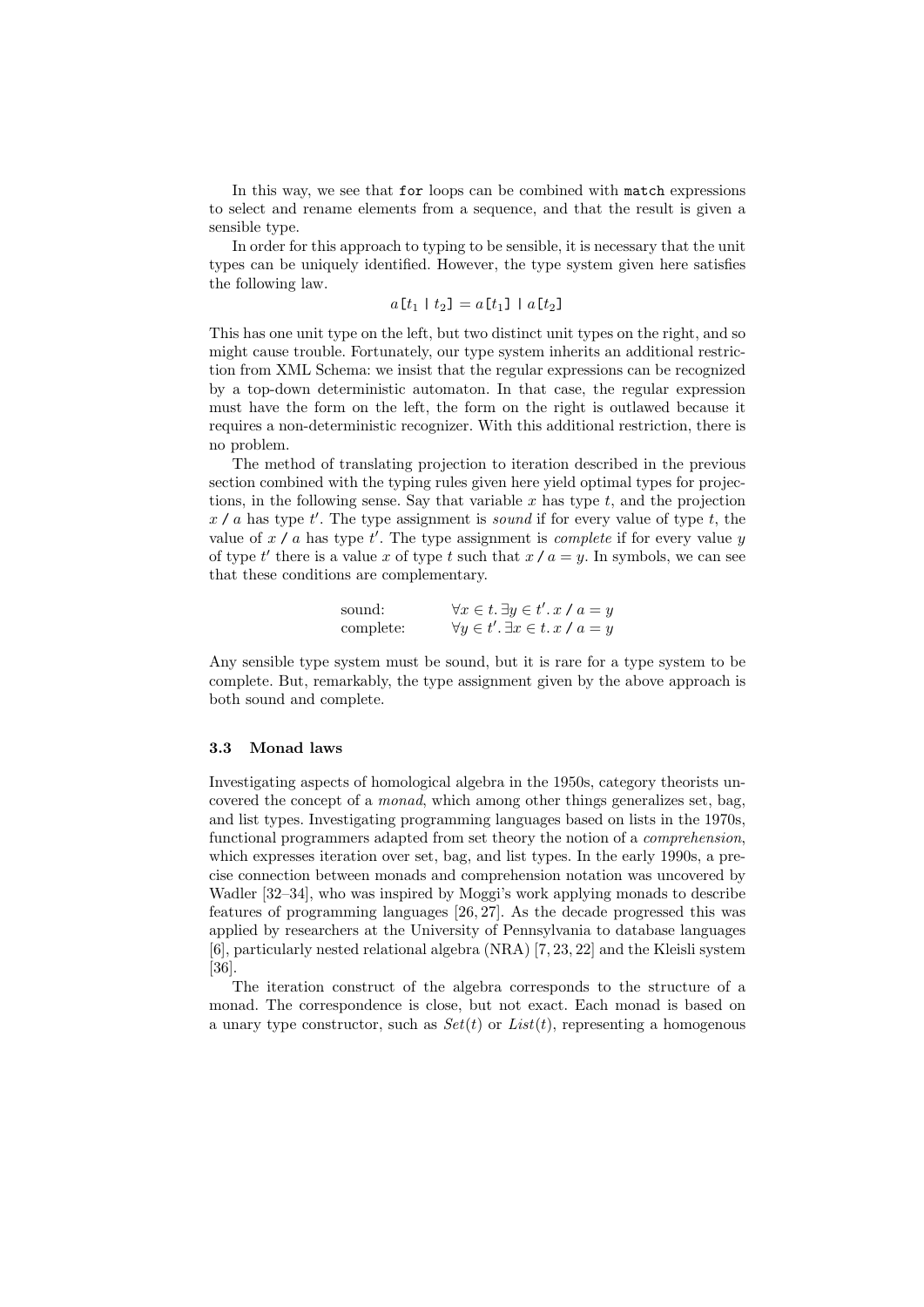set or list where all elements are of type t. In contrast, here we have more complex and heterogenous types, such as a forest consisting of a title, a year, and a sequence of one or more authors. Also, one important component of a monad is the unit operator, which converts an element to a set or list. If  $x$  has type t, then  $\{x\}$  is a unit set of type  $Set(t)$  or  $[x]$  is a unit list of type List(t). In contrast, here we simply write, say, author["Buneman"], which stands for both a tree and for the unit forest containing that tree.

One can define comprehensions in terms of iteration:

$$
\begin{array}{ccccccc}\n\text{[ } & e_0 & | & x_1 <= e_1\n\end{array}\n\quad\n\begin{array}{c}\n& = & \text{for } x_1 \text{ in } e_1 \text{ do } e_0 \\
\text{[ } & e_0 & | & x_1 <= e_1, \ x_2 <= e_2\n\end{array}\n\quad\n\begin{array}{c}\n& = & \text{for } x_1 \text{ in } e_1 \text{ do } e_0 \\
& = & \text{for } x_2 \text{ in } e_2 \text{ do } e_0\n\end{array}
$$

Conversely, one can define iterations in terms of comprehension:

. . .

for x in  $e_1$  do  $e_2 = [y \mid x \leftarrow e_1, y \leftarrow e_2]$ 

Here  $y$  is a fresh variable name.

Monads satisfy three laws, and three corresponding laws are satisfied by the iteration notation given here.

First, iteration over a unit forest can be replaced by substition. This is called the left unit law.

for v in 
$$
e_1
$$
 do  $e_2 = e_2 \{v := e_1\}$ 

provided that  $e_1$  is a unit type (e.g., is an element or a scalar constant). We write  $e_1\{v := e_2\}$  to denote the result of taking expression  $e_1$  and replacing occurrences of the variable v by the expression  $e_2$ . For example

for v in author["Buneman"] do auth[v/data()] = auth["Buneman"]

Second, an iteration that returns the iteration variable is equivalent to the identity. This is called the right unit law.

$$
\quad \text{for } v \text{ in } e \text{ do } v = e
$$

For example

$$
\hbox{for } v \hbox{ in book0 do } v = \hbox{book0}
$$

An important feature of the type system described here is that the left side of the above equation always has the same type as the right side. (This was not true for an earlier version of the type system [18].)

Third, there are two ways of writing an iteration over an iteration, both of which are equivalent. This is called the *associative* law.

> for  $v_2$  in (for  $v_1$  in  $e_1$  do  $e_2$ ) do  $e_3$ = for  $v_1$  in  $e_1$  do (for  $v_2$  in  $e_2$  do  $e_3$ )

For example, a projection over a forest includes an implicit iteration, so  $e / a =$ for v in e do  $v/a$ . Say we define a forest of bibliographies, bib1 = bib0,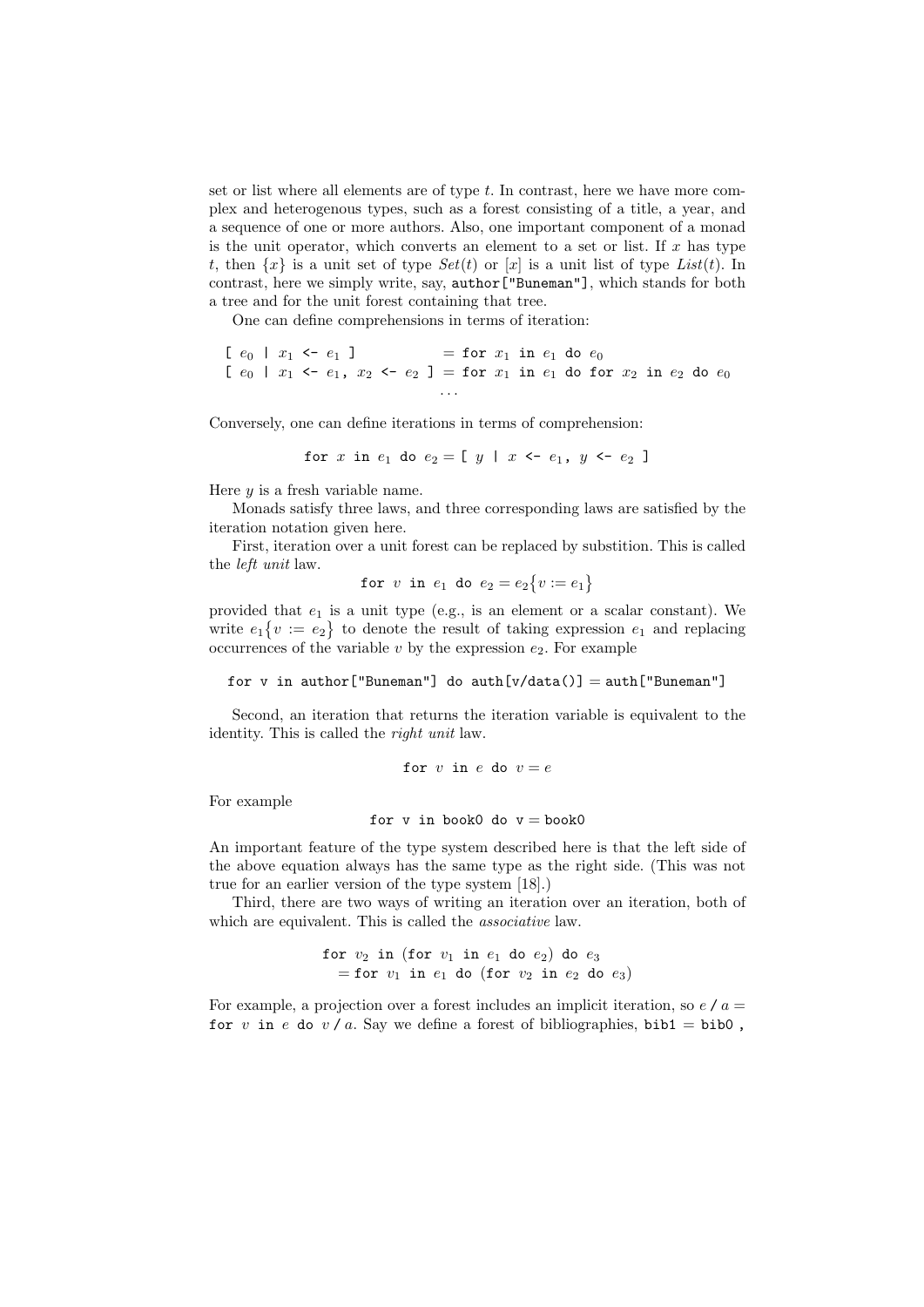bib0. Then bib1/book/author is equivalent to the first expression below, which in turn is equivalent to the second.

> for b in (for a in bib1 do a/book) do b/author  $=$  for a in bib1 do (for b in a/book do b/author

With nested relational algebra, the monad laws play a key role in optimizing queries. For instance, they are exploited extensively in the Kleisli system for biomedical data, developed by Limsoon Wong and others at the University of Pennsylvania and Kent Ridge Digital Labs, and now sold commercially [36]. Similarly, the monad laws can also be exploited for optimization in this context.

For example, if b is a book, the following finds all authors of the book that are not Buneman:

```
for a in b do
 where a/data() != Buneman do
    a
```
If l is a list of authors, the following renames all author elements to auth elements:

```
for a' in l do
  auth[ a'/data() ]
```
Combining these, we select all authors that are not Buneman, and rename the elements:

```
for a' in (for a in b do
          where a/data() != Buneman do
   a) do
 auth[ a'/data() ]
```
Applying the associative law for a monad, we get:

```
for a in b do
 for a' in (where a/data() != Buneman do a) do
   auth[ a'/data() ]
```
Expanding the where clause to a conditional, we get:

```
for a in b do
 for a' in (if a/data() != Buneman then a else ()) do
   auth[ a'/data() ]
```
Applying a standard for loops over conditionals gives:

```
for a in b do
 if a/data() != Buneman then
   for a' in a do
     auth[ a'/data() ]else ()
```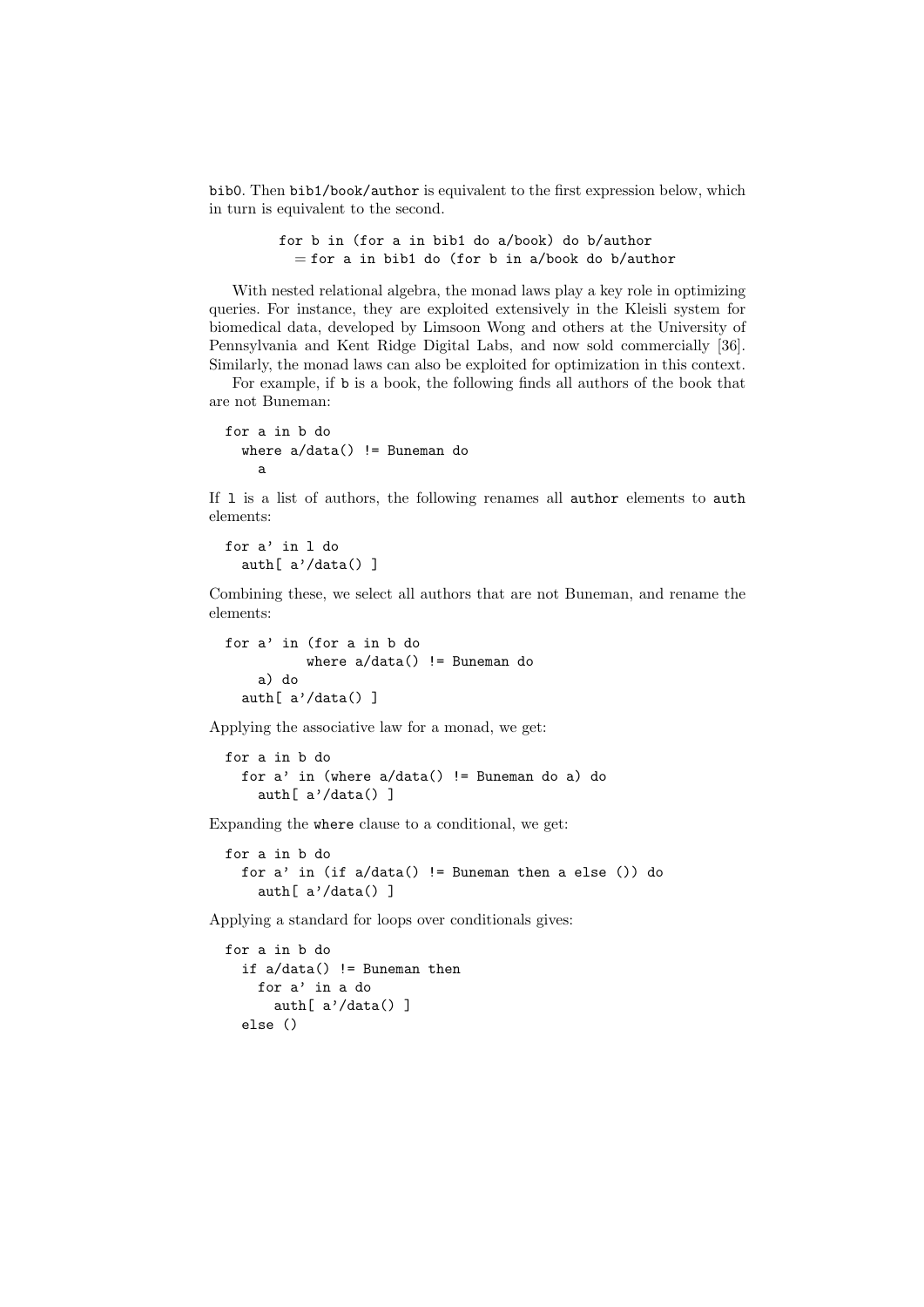Applying the left unit law for a monad, we get:

```
for a in b do
 if a/data() != Buneman then
    auth[ a/data() ]
  else ()
```
And replacing the conditional by a where clause, we get:

```
for a in b do
 where a/data() != Buneman do
    auth[ a/data() ]
```
Thus, simple manipulations, including the monad laws, fuse the two loops.

Section 3.1 ended with two examples of simplification. Returning to these, we can now see that the simplifications are achieved by application of the left unit and associative monad laws.

## 4 Expressions

Figure 1 contains the grammar for the algebra, i.e., the convenient concrete syntax in which a user may write a query. A few of these expressions can be rewritten as other expressions in a smaller core algebra; such derived expressions are labeled with "\*". We define the algebra's typing rules on the smaller core algebra. In Section 6, we give the laws that relate a user expression with its equivalent expression in the core algebra. Typing rules for the core algebra are defined in Section 7.

We have seen examples of most of the expressions, so we will only point out a few details here. We include only two operators, + and =, and one aggregate function sum in the formal syntax, adding others is straightforward.

A query consists of a sequence of query items, where each query item is either a type declaration, a function declaration, a global variable declaration, or a query expression. The order of query items is immaterial; all type, function, and global variable declarations may be mutually recursive. Each query expression is evaluated in the environment specified by all of the declarations. (Typically, all of the declarations will precede all of the query expressions, but this is not required.)

We define a subset of expressions that correspond to *data values*. An expression is a data value if it consists only of scalar constant, element, sequence, and empty sequence expressions.

# 5 Types

Figure 2 contains the grammar for the algebra's type system. We have already seen many examples of types. Here, we point out some details.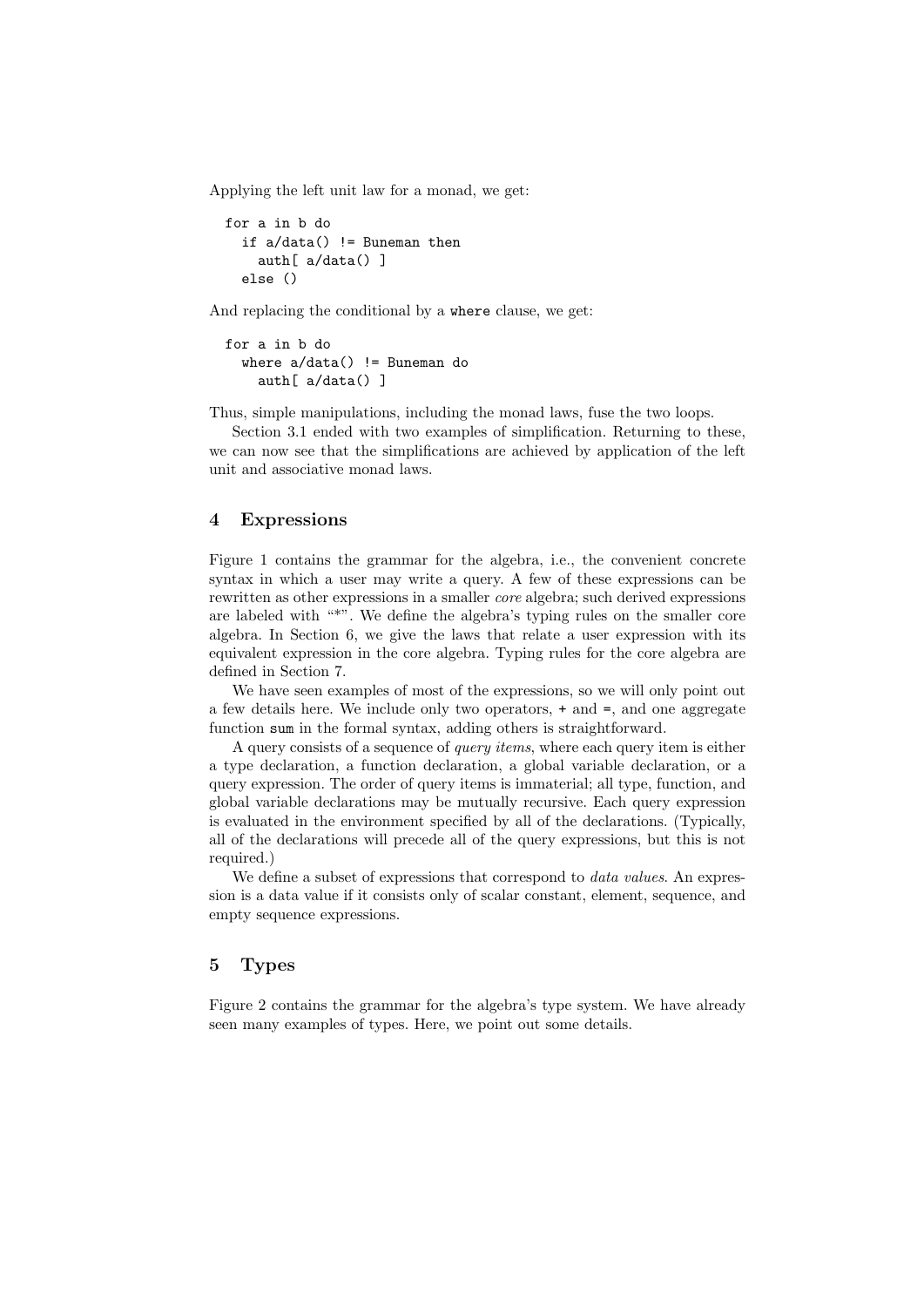```
tag a
function fvariable v
integer c_{\text{int}} ::= \cdots | -1 | 0 | 1 | \cdotsstring c_{str} ::= "\mid "a" \mid "b" \mid \cdots | "aa" \mid \cdots<br>boolean c_{b} ::= false \mid truec_{\text{bool}} ::= \mathtt{false} \mid \mathtt{true}constant c ::= c_{\text{int}} | c_{\text{str}} | c_{\text{bool}}expression e := c scalar constant
                  \upsilon variable
                  a[e] element
                   \tilde{e}[e] computed element
                   e , e \hfill sequence
                   () \qquad \qquad \text{empty sequence}<br>
if e then e else e \qquad \qquad \text{conditional}if e then e else e conditional<br>let v = e do e local binding
                  \begin{array}{ll}\n \text{let } v = e \text{ do } e \\
 \text{for } v \text{ in } e \text{ do } e\n \end{array}
\begin{array}{ll}\n \text{local bin} \\
 \text{iteration}\n \end{array}for v in e do ematch e_0case v_1 : t_1 do e_1· · ·
                     case v_n : t_n do e_nelse e_{n+1}<br>f(e;...;e)match
                                                function application
                   error() error
                   e + e plus
                   e = e\hspace{.6cm} equal
                   \text{sum}(e) aggregation<br>
children(e) children
                   children(e)name(e) element name
                   e / a element projection ∗
                   e / data() scalar projection ∗
                   where e then e conditional *empty(e) empty test ∗
query item q ::= type x = t type declaration
                   fun f(v:t; \ldots; v:t):t = e function declaration<br>let v : t = e global declaration
                                                global declaration
                | query e query expression
data d \ ::= c scalar constant
                | a[d] element
                \begin{array}{ccc} \n d & d \n \end{array} sequence
                | () empty sequence
```
Fig. 1. Expressions

Our algebra uses a simple type system that captures the essence of XML Schema [40]. The type system is close to that used in XDuce [20].

In the type system of Figure 2, a scalar type may be a UrScalar, Boolean, Integer, or String. In XML Schema, a scalar type is defined by one of fourteen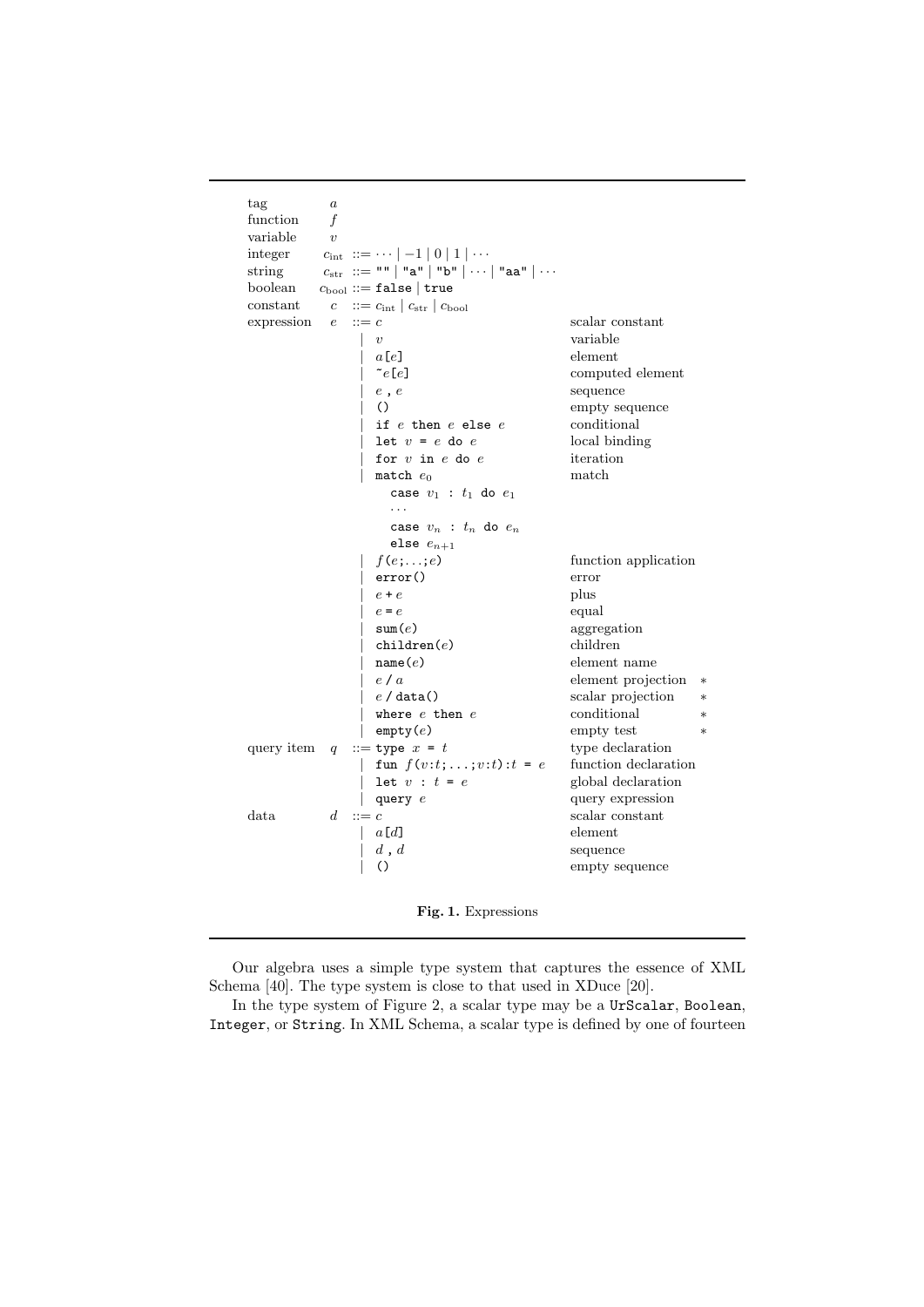

Fig. 2. Types

primitive datatypes and a list of facets. A type hierarchy is induced between scalar types by containment of facets. The algebra's type system can be generalized to support these types without much increase in its complexity. We added UrScalar, because XML Schema does not support a most general scalar type.

A type is either: a type variable; a scalar type; an element type with element name a and content type t; a *wildcard* type with an unknown element name and content type  $t$ ; a sequence of two types, a choice of two types; a repetition type; the empty sequence type; or the empty choice type.

The algebra's external type system, that is, the type definitions associated with input and output documents, is XML Schema. The internal types are in some ways more expressive than XML Schema, for example, XML Schema has no type corresponding to Integer\* (which is required as the type of the argument to an aggregation operator like sum or min or max), or corresponding to  $\tilde{t}$ where t is some type other than  $U \rvert \rvert$  are  $\ast$ . In general, mapping XML Schema types into internal types will not lose information, however, mapping internal types into XML Schema may lose information.

# 5.1 Relating values to types

Recall that data is the subset of expressions that consists only of scalar constant, element, sequence, and empty sequence expressions. We write  $\vdash d : t$  if data d has type t. The following type rules define this relation.

 $\vdash c_{\text{int}}$ : Integer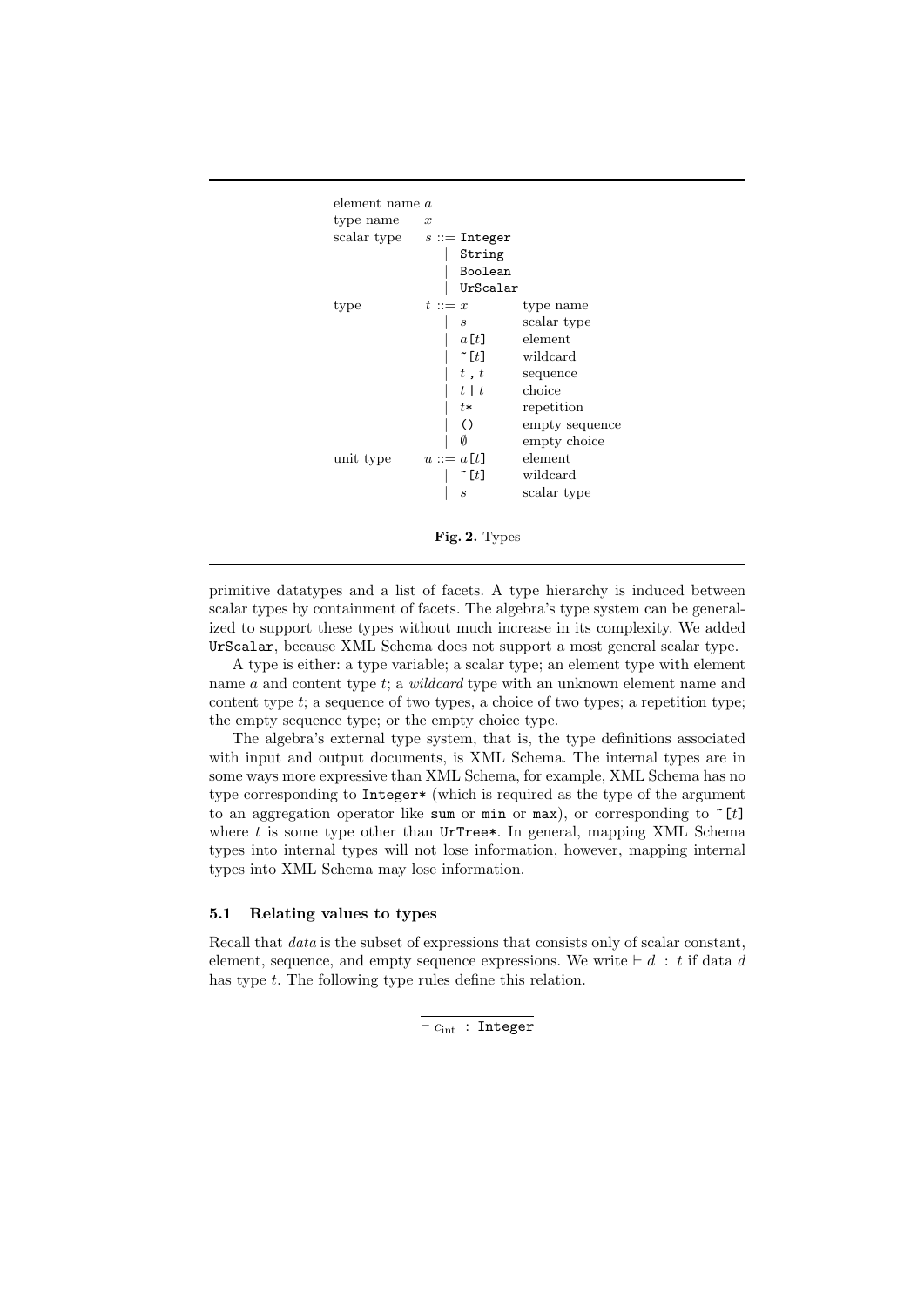| $\vdash c_{\rm str}$ : String                                                   |
|---------------------------------------------------------------------------------|
| $\vdash c_{\text{bool}}$ : Boolean                                              |
| $\vdash c$ : UrScalar                                                           |
| $\frac{\vdash d : t}{\vdash a[d] : a[t]}$                                       |
| $\frac{\vdash d : t}{\vdash a[d] : \ulcorner [t]}$                              |
| $\frac{\vdash d_1 : t_1 \qquad \vdash d_2 : t_2}{\vdash d_1 , d_2 : t_1 , t_2}$ |
| $\overline{+ ( ) : ( )}$                                                        |
| $\frac{\vdash d \; : \; t_1}{\vdash d \; : \; t_1 \;   \; t_2}$                 |
| $\frac{\vdash d \; : \; t_2}{\vdash d \; : \; t_1 \;   \; t_2}$                 |
| $\frac{\vdash d_1 : t \qquad \vdash d_2 : t*}{\vdash (d_1, d_2) : t*}$          |
| $\overline{\vdash}() : t*$                                                      |

We write  $t_1 <: t_2$  if for every data d such that  $\vdash d : t_1$  it is also the case that  $\vdash d : t_2$ , that is  $t_1$  is a subtype of  $t_2$ . It is easy to see that  $\lt$ : is a partial order, that is it is reflexive,  $t \leq t$ , and it is transitive, if  $t_1 \leq t_2$  and  $t_2 \leq t_3$ then  $t_1 < t_3$ . Here are some of the inequalities that hold.

```
\emptyset \hspace{0.2in} <: t\begin{array}{lll} t & <: \mathtt{UrType} \\ t_1 & <: t_1 \mid t_2 \end{array}\langle : t_1 | t_2t_2 \qquad <: t_1 \mid t_2Integer <: UrScalar
String <: UrScalar
\texttt{Boolean} <: \texttt{UrScalar}a[t] \langle : \tilde{t}]
```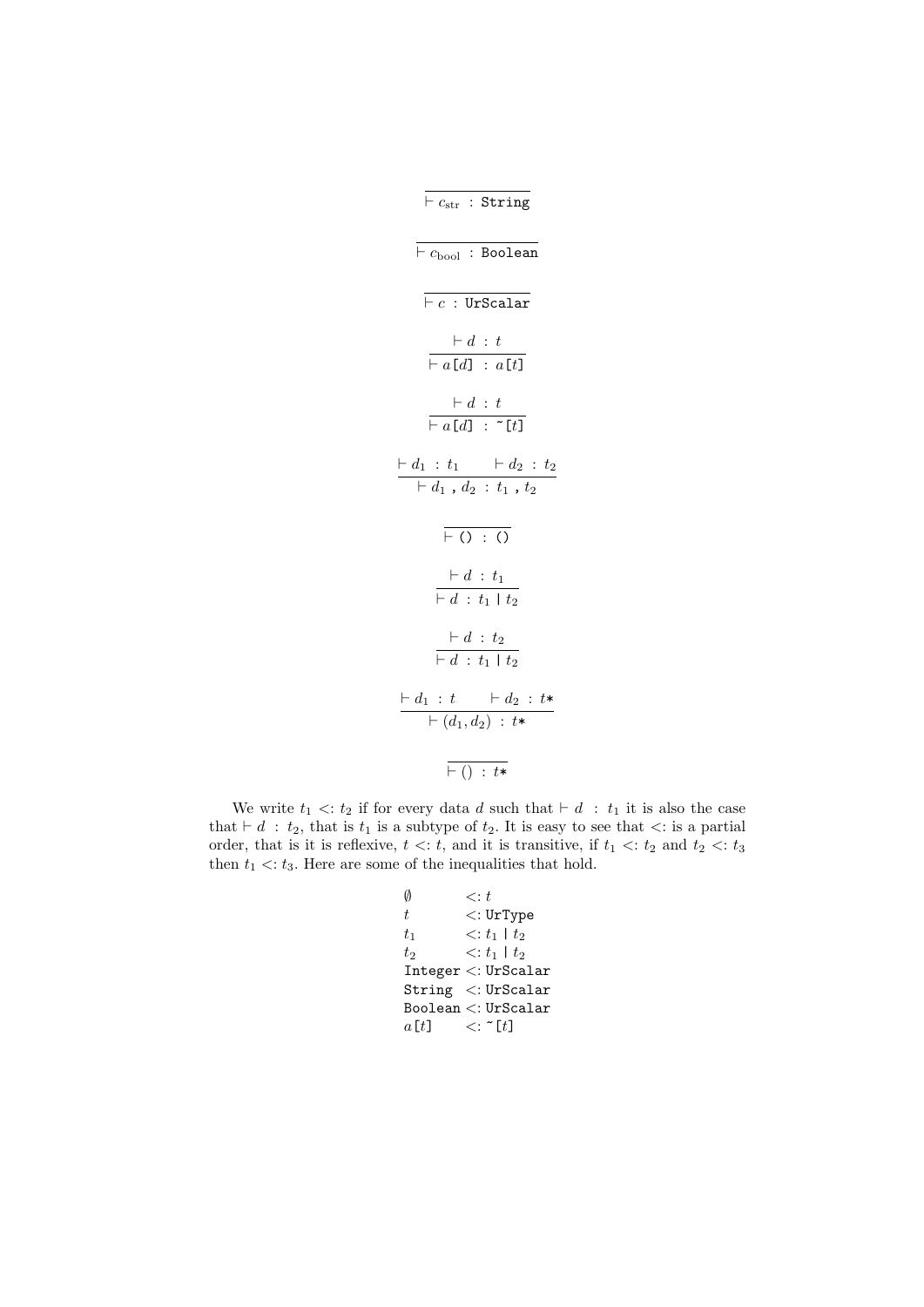Further, if  $t < t'$  then

$$
a[t] <: a[t']t* <: t'*
$$

And if  $t_1 < t'_1$  and  $t_2 < t'_2$  then

$$
\begin{array}{c} t_1 \text{ , } t_2 <: t'_1 \text{ , } t'_2 \\ t_1 \mid t_2 <: t'_1 \mid t'_2 \end{array}
$$

We write  $t_1 = t_2$  if  $t_1 < t_2$  and  $t_2 < t_1$ . Here are some of the equations that hold.

```
UrScalar = Integer | String | Boolean(t_1, t_2), t_3 = t_1, (t_2, t_3)t, () = t(), t = tt_1 | t_2 = t_2 | t_1(t_1 \mid t_2) \mid t_3 = t_1 \mid (t_2 \mid t_3)t \parallel \emptyset = t<br>
\emptyset \parallel t = t
\emptyset | t
t_1, (t_2 | t_3) = (t_1, t_2) | (t_1, t_3)(t_1 \mid t_2), t_3 = (t_1, t_3) \mid (t_2, t_3)<br>t_1, \emptyset = \emptysett , \emptyset\emptyset, t = \emptysett^* = () | t, t^*
```
We also have that  $t_1 < t_2$  if and only iff  $t_1 | t_2 = t_2$ .

We define  $t$ ? and  $t$ + as abbreviations, by the following equivalences.

$$
t? = () | t
$$

$$
t+ = t , t*
$$

We define the *intersection*  $t_1 \wedge t_2$  of two types  $t_1$  and  $t_2$  to be the largest type t that is smaller than both  $t_1$  and  $t_2$ . That is,  $t = t_1 \wedge t_2$  if  $t <: t_1$  and  $t <: t_2$ and if for any  $t'$  such that  $t' < t_1$  and  $t' < t_2$  we have  $t' < t$ .

# 6 Equivalences and Optimization

### 6.1 Equivalences

Here are the laws that define derived expressions (those labeled with  $*$  in Figure 1) in terms of other expressions.

```
e / a
  = for v_1 in e do
      for v_2 in children(v_1) do
        match v_2case v_3: a[UrType] do v_3else ()
                                            (1)
```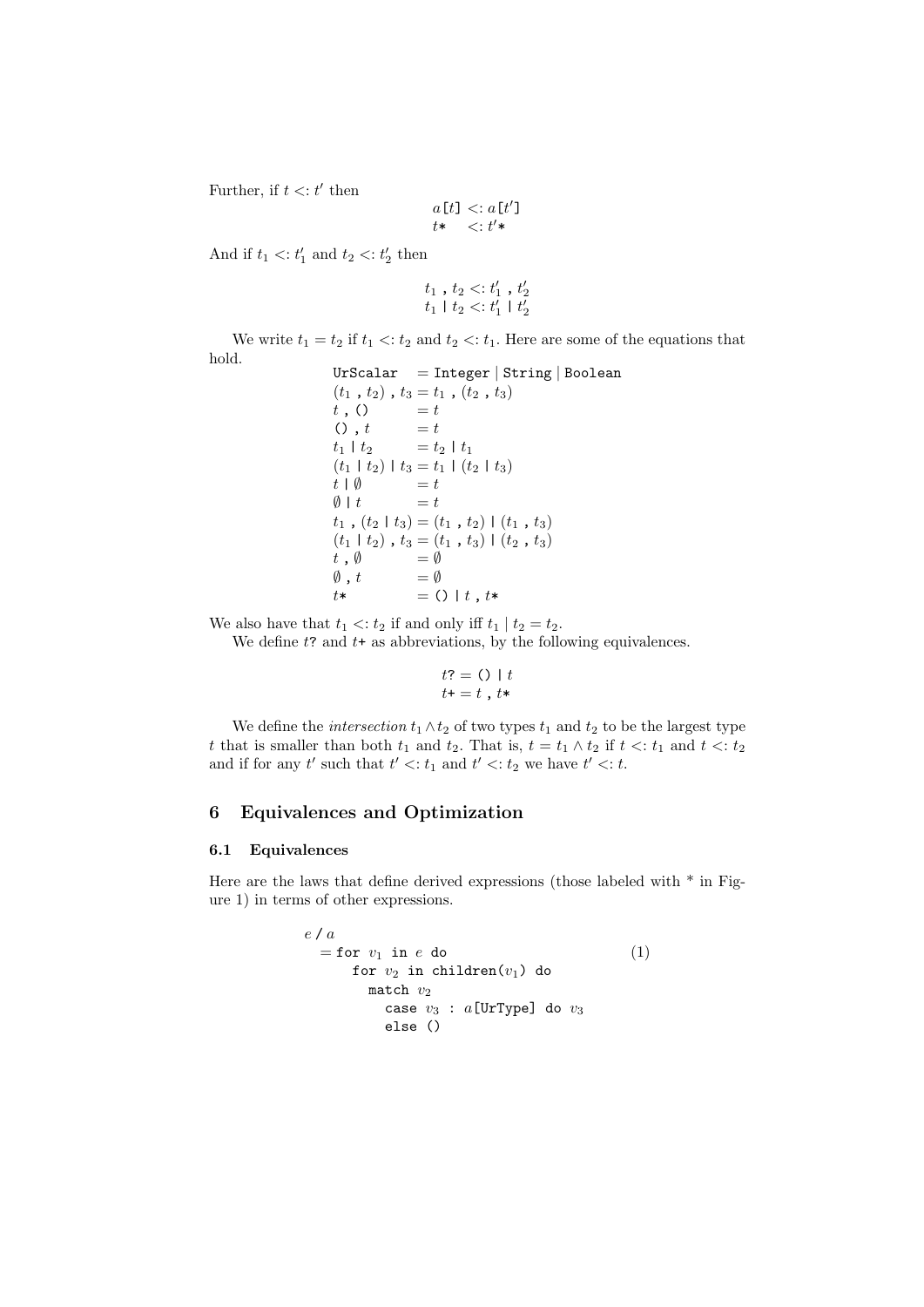```
e / data()
 = for v_1 in e do
     for v_2 in children(v_1) do
       match v_2case v_3 : UrScalar do v_3else ()
                                             (2)
where e_1 then e_2= if e_1 then e_2 else () (3)
empty(e)= match e case v : () do true else false (4)
```
Law 1 rewrites the element projection expression  $e / a$ , as described previously. Law 2 rewrites the scalar projection expression  $e / \text{data}$ , similarly. Law 3 rewrites a where expression as a conditional, as described previously. Law 4 rewrites an empty test using a match expression.

# 6.2 Optimizations

In a relational query engine, algebraic simplifications are often applied by a query optimizer before a physical execution plan is generated; algebraic simplification can often reduce the size of the intermediate results computed by a query interpreter. The purpose of our laws is similar – they eliminate unnecessary for or match expressions, or they enable other optimizations by reordering or distributing computations. The set of laws given here is suggestive, rather than complete.

Here are some simplification laws.

for v in () do  $e = ()$  (1)

| for $v$ in $(e_1, e_2)$ do $e_3$ |  |  |  |  |                                                            |  |  |     |
|----------------------------------|--|--|--|--|------------------------------------------------------------|--|--|-----|
|                                  |  |  |  |  | $=$ (for v in $e_1$ do $e_3$ ), (for v in $e_2$ do $e_3$ ) |  |  | (2) |

for  $v$  in  $e_1$  do  $e_2$  $= e_2 \{v := e_1\}, \quad \text{if } e : u$  (3)

$$
\begin{array}{ll}\n\text{match} \ a[e_0] \ \text{case} \ v \ : \ a[t] \ \text{do} \ e_1 \ \text{else} \ e_2 \\
= e_1\{v := a[e_0]\}, \quad \text{if} \ e_0 : t' \ \text{and} \ t' <: t\n\end{array} \tag{4}
$$

match  $a'$ [ $e_0$ ] case  $v$  :  $a[t]$  do  $e_1$  else  $e_2$  $= e_2$ , if  $a \neq a'$ (5)

$$
for v in e do v = e
$$
 (6)

Laws 1, 2, and 3 simplify iterations. Law 1 rewrites an iteration over the empty sequence as the empty sequence. Law 2 distributes iteration through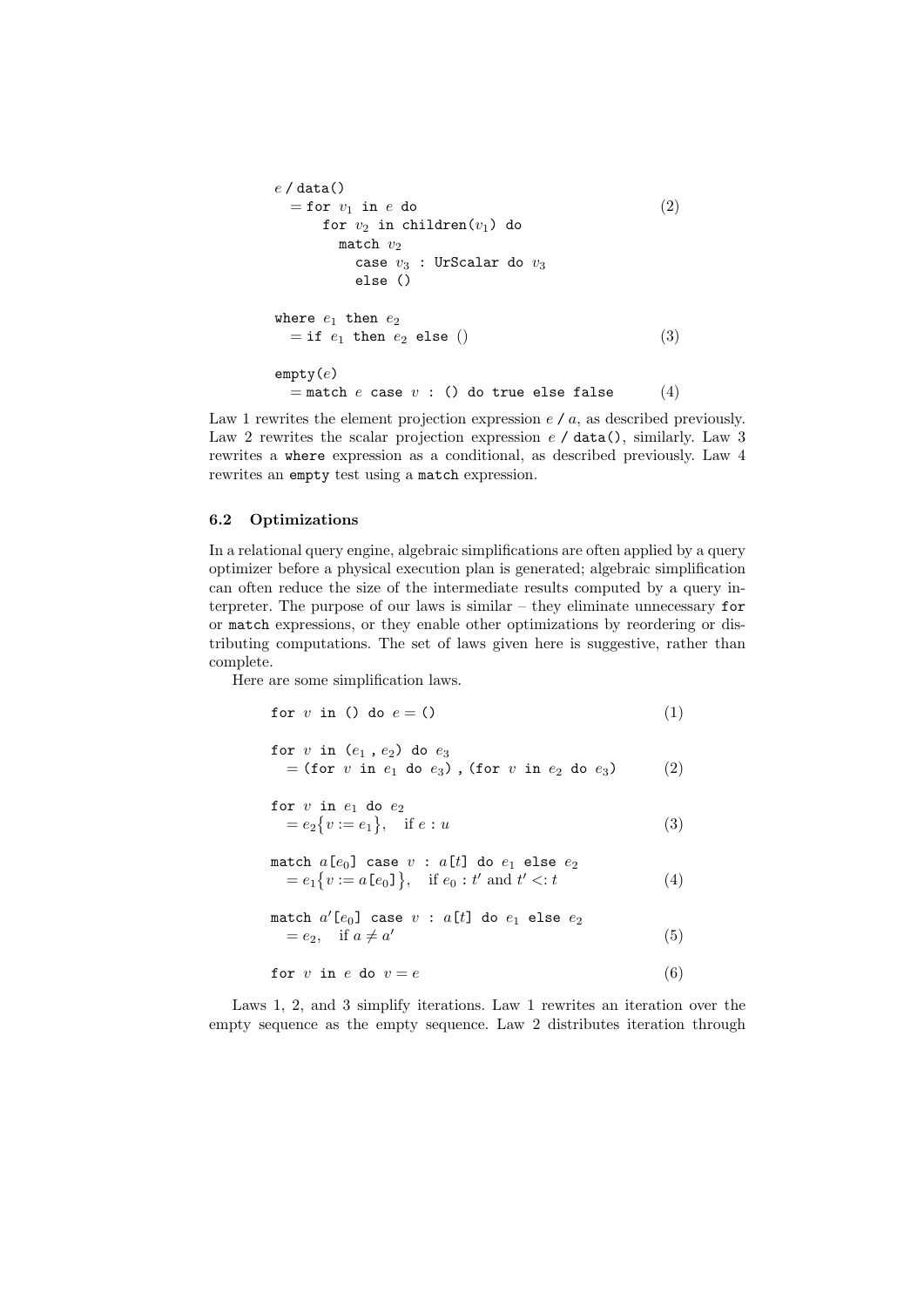sequence: iterating over the sequence  $e_1$ ,  $e_2$  is equivalent to the sequence of two iterations, one over  $e_1$  and one over  $e_2$ . Law 3 is the left unit law for a monad. If  $e_1$  is a unit type, then  $e_1$  can be substituted for occurrences of v in  $e_2$ . Laws 4 and 5 eliminate trivial match expressions. Law 6 is the right unit law for a monad.

The remaining laws commute expressions. Each law actually abbreviates a number of other laws, since the *context variable E* stands for a number of different expressions. The notation  $E[e]$  stands for one of the six expressions given with expression  $e$  replacing the hole  $\left[\right]$  that appears in each of the alternatives.

```
E ::= \texttt{if} \mid \text{then} \ e_1 \ \texttt{else} \ e_2| let v = [] do e| for v in [] do e| match |case v_1 : t_1 do e_1· · ·
         case v_n : t_n do e_nelse e_{n+1}
```
Here are the laws for commuting expressions.

$$
E[\text{if } e_1 \text{ then } e_2 \text{ else } e_3] \\
 = \text{if } e_1 \text{ then } E[e_2] \text{ else } E[e_3] \tag{7}
$$

$$
E[\text{let } v = e_1 \text{ do } e_2]
$$
  
= let  $v = e_1 \text{ do } E[e_2]$  (8)

$$
E[\text{for } v \text{ in } e_1 \text{ do } e_2] = \text{for } v \text{ in } e_1 \text{ do } E[e_2]
$$
 (9)

$$
E[\text{match } e_0
$$
  
\n
$$
\text{case } v_1 : t_1 \text{ do } e_1
$$
  
\n...  
\n
$$
\text{case } v_n : t_n \text{ do } e_n
$$
  
\n
$$
\text{else } e_{n+1}]
$$
  
\n
$$
= \text{match } e_0
$$
  
\n
$$
\text{case } v_1 : t_1 \text{ do } E[e_1]
$$
  
\n...  
\n
$$
\text{case } v_n : t_n \text{ do } E[e_n]
$$
  
\n
$$
\text{else } E[e_{n+1}]
$$
  
\n(10)

Each law has the same form. Law 7 commutes conditionals, Law 8 commutes local bindings, Law 9 commutes iterations, and Law 10 commutes match expressions. For instance, one of the expansions of Law  $9$  is the following, when  $E$  is taken to be for  $v$  in  $[]$  do  $e$ .

> for  $v_2$  in (for  $v_1$  in  $e_1$  do  $e_2$ ) do  $e_3$ = for  $v_1$  in  $e_1$  do (for  $v_2$  in  $e_2$  do  $e_3$ )

This will be recognized as the associative law for a monad.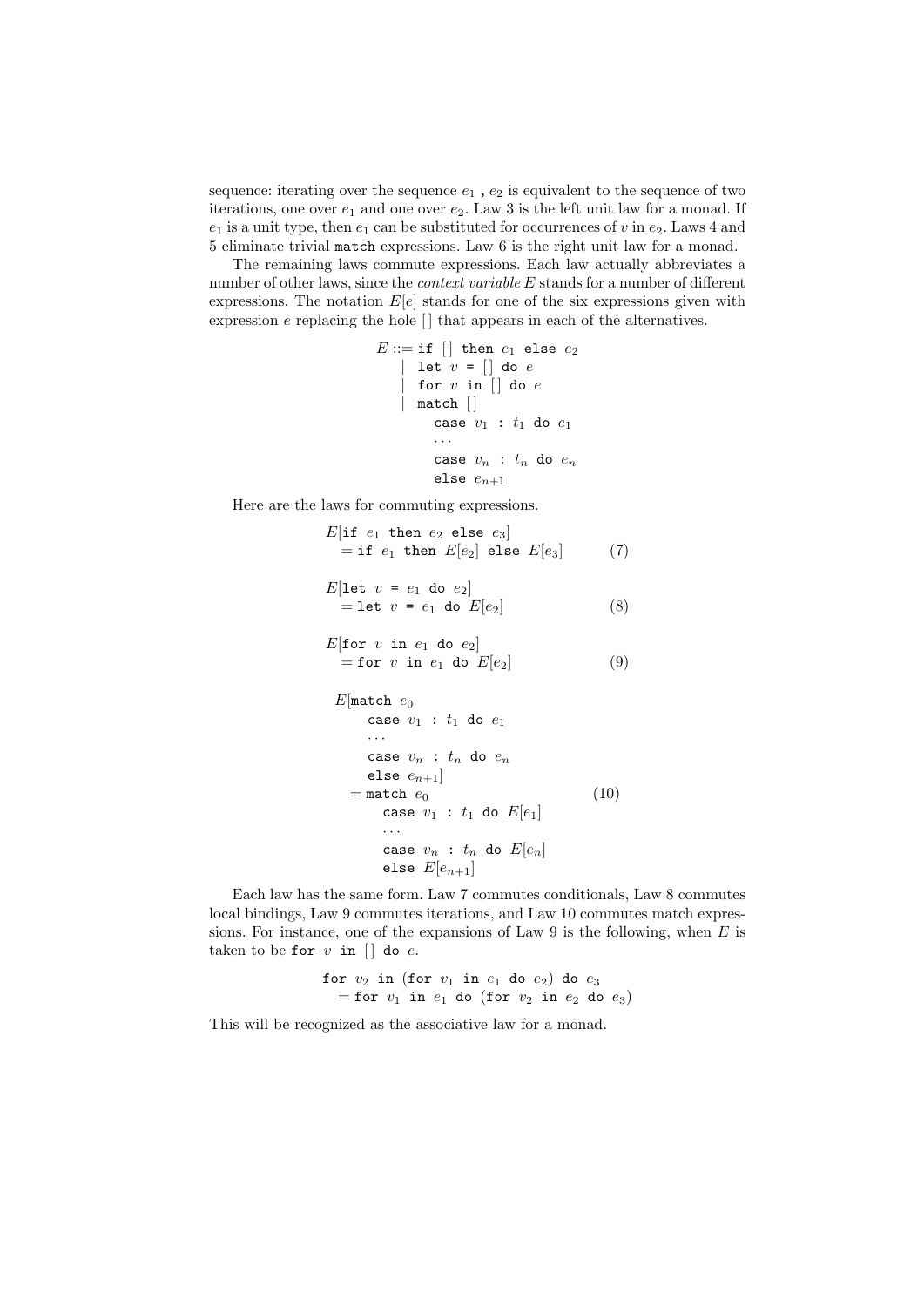# 7 Type Rules

We explain our type system in the form commonly used in the programming languages community. For a textbook introduction to type systems, see, for example, Mitchell [24, 25].

### 7.1 Environments

The type rules make use of an environment that specifies the types of variables and functions. The type environment is denoted by  $\Gamma$ , and is composed of a comma-separated list of variable types,  $v : t$  or function types,  $f : (t_1; \ldots; t_n) \rightarrow$ t. We retrieve type information from the environment by writing  $(v : t) \in \Gamma$  to look up a variable, or by writing  $(f:(t_1; \ldots; t_n) \to t) \in \Gamma$  to look up a function.

# 7.2 Type rules

We write  $\Gamma \vdash e : t$  if in environment  $\Gamma$  the expression e has type t. Below are all the rules except those for for and match expressions, which are discussed in the following subsections.

| $\Gamma\vdash c_{\rm int}$ : Integer                                                                         |
|--------------------------------------------------------------------------------------------------------------|
| $\Gamma \vdash c_{\rm str}$ : String                                                                         |
| $\Gamma\vdash c_{\text{bool}}$ : Boolean                                                                     |
| $(v:t) \in \Gamma$<br>$\overline{\Gamma\vdash v\; : \; t}$                                                   |
| $\Gamma\vdash e\;:\;t$<br>$\Gamma \vdash a[e] : a[t]$                                                        |
| $\Gamma \vdash e_1$ : String $\Gamma \vdash e_2 : t$<br>$\Gamma \vdash \tilde{e}_1[e_2] : \tilde{e}_1[t]$    |
| $\Gamma \vdash e_1 : t_1 \quad \Gamma \vdash e_2 : t_2$<br>$\Gamma\vdash e_1$ , $e_2$ : $t_1$ , $t_2$        |
| $\overline{\Gamma \vdash (\ ) : (\ )}$                                                                       |
| $\Gamma \vdash e_1$ : Boolean $\Gamma \vdash e_2 : t_2$ $\Gamma \vdash e_3 : t_3$                            |
| $\Gamma \vdash \texttt{if} \ \ e_1 \ \ \texttt{then} \ \ e_2 \ \ \texttt{else} \ \ e_3 \ : \ (t_2 \mid t_3)$ |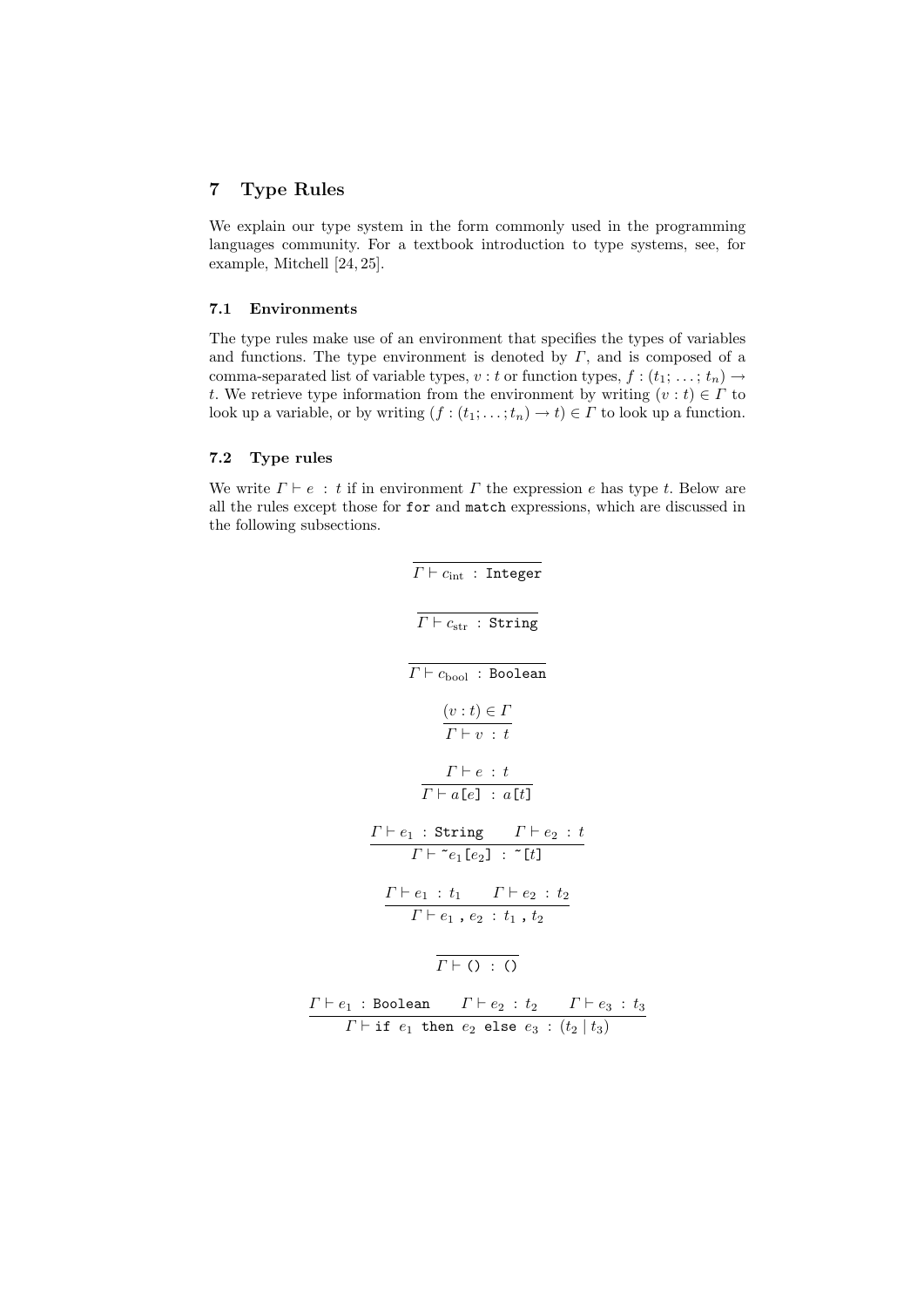$$
\frac{\Gamma \vdash e_1 : t_1 \quad \Gamma, v : t_1 \vdash e_2 : t_2}{\Gamma \vdash \text{let } v = e_1 \text{ do } e_2 : t_2}
$$
\n
$$
(f : (t_1; \ldots; t_n) \rightarrow t) \in \Gamma
$$
\n
$$
\Gamma \vdash e_1 : t'_1 \quad t'_1 < t_1
$$
\n
$$
\cdots
$$
\n
$$
\frac{\Gamma \vdash e_n : t'_n \quad t'_n < t_n}{\Gamma \vdash f(e_1; \ldots; e_n) : t}
$$
\n
$$
\overline{\Gamma \vdash \text{error() : } \emptyset}
$$
\n
$$
\Gamma \vdash e_1 : \text{Integer} \quad \Gamma \vdash e_2 : \text{Integer}
$$
\n
$$
\frac{\Gamma \vdash e_1 : t_1 \quad \Gamma \vdash e_2 : t_2}{\Gamma \vdash e_1 = e_2 : \text{Boolean}}
$$
\n
$$
\frac{\Gamma \vdash e_1 : t_1 \quad \Gamma \vdash e_2 : t_2}{\Gamma \vdash e_1 = e_2 : \text{Boolean}}
$$
\n
$$
\frac{\Gamma \vdash e : \text{Integer*}}{\Gamma \vdash \text{sum } e : \text{Integer}}
$$

# 7.3 Typing for expressions

The type rule for for expressions uses the following auxiliary judgement. We write  $\overline{\Gamma} \vdash$  for  $v : t$  do  $e : t'$  if in environment  $\Gamma$  when the bound variable of an iteration v has type t then the body  $e$  of the iteration has type  $t'$ . Recall that u is a unit type.

$$
\frac{\Gamma, v : u \vdash e : t'}{\Gamma \vdash \text{for } v : u \text{ do } e : t'}
$$
\n
$$
\frac{\Gamma \vdash \text{for } v : u \text{ do } e : t'}{\Gamma \vdash \text{for } v : (\text{do } e : (\text{to } e \text{ or } e \text{ or } e \text{ or } e \text{ or } e \text{ or } e \text{ or } e \text{ or } e \text{ or } e \text{ or } e \text{ or } e \text{ or } e \text{ or } e \text{ or } e \text{ or } e \text{ or } e \text{ or } e \text{ or } e \text{ or } e \text{ or } e \text{ or } e \text{ or } e \text{ or } e \text{ or } e \text{ or } e \text{ or } e \text{ or } e \text{ or } e \text{ or } e \text{ or } e \text{ or } e \text{ or } e \text{ or } e \text{ or } e \text{ or } e \text{ or } e \text{ or } e \text{ or } e \text{ or } e \text{ or } e \text{ or } e \text{ or } e \text{ or } e \text{ or } e \text{ or } e \text{ or } e \text{ or } e \text{ or } e \text{ or } e \text{ or } e \text{ or } e \text{ or } e \text{ or } e \text{ or } e \text{ or } e \text{ or } e \text{ or } e \text{ or } e \text{ or } e \text{ or } e \text{ or } e \text{ or } e \text{ or } e \text{ or } e \text{ or } e \text{ or } e \text{ or } e \text{ or } e \text{ or } e \text{ or } e \text{ or } e \text{ or } e \text{ or } e \text{ or } e \text{ or } e \text{ or } e \text{ or } e \text{ or } e \text{ or } e \text{ or } e \text{ or } e \text{ or } e \text{ or } e \text{ or } e \text{ or } e \text{ or } e \text{ or } e \text{ or } e \text{ or } e \text{ or } e \text{ or } e \text{ or } e \text{ or } e \text{ or } e \text{ or } e \text{ or } e \text{ or } e \text{ or } e \text{ or } e \text{ or } e \text{ or } e \text{ or } e \text{ or } e \text{ or } e \text{ or } e \text{ or } e \text{ or } e \text{ or } e \text{ or } e \text{ or } e \text{ or } e \text{ or }
$$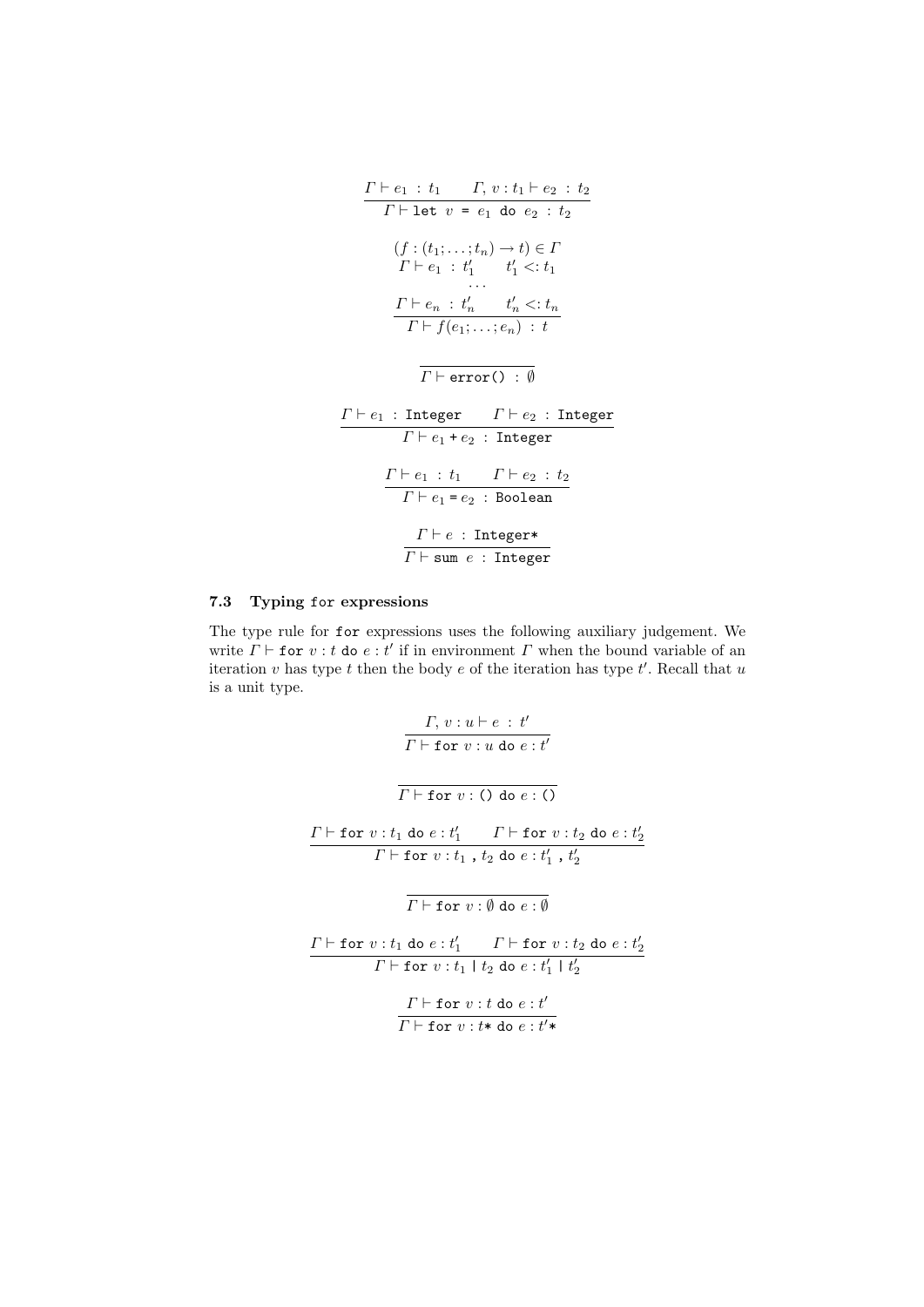Given the above, the type rule for for expressions is immediate.

$$
\frac{\Gamma\vdash e_1\ :\ t_1\qquad \Gamma\vdash \texttt{for}\ v:t_1\ \texttt{do}\ e_2:t_2}{\Gamma\vdash \texttt{for}\ v\ \texttt{in}\ e_1\ \texttt{do}\ e_2:t_2}
$$

Note this rule is unusual in that it may type check the body of the iteration many times, once for each unit type that is iterated over.

#### 7.4 Typing match expressions

Due to the rule for iteration, it is possible that the body of an iteration is checked many times. Thus, when a match expression is checked, it is possible that quite a lot is known about the type of the expression being matched, and one can determine that only some of the clauses of the match apply. The definition of match uses the auxiliary judgments to check whether a given clause is applicable.

We write  $\Gamma \vdash$  case  $v : t$  do  $e : t'$  if in environment  $\Gamma$  when the bound variable of the case v has type t then the body  $e$  of the case has type  $t'$ . Note the type of the body is irrelevant if  $t = \emptyset$ .

$$
\frac{t \neq \emptyset \qquad \Gamma, v : t \vdash e : t'}{\Gamma \vdash \text{case } v : t \text{ do } e : t'}
$$
\n
$$
\frac{\Gamma \vdash \text{case } v : \emptyset \text{ do } e : \emptyset}{\Gamma \vdash \text{case } v : \emptyset \text{ do } e : \emptyset}
$$

We write  $\Gamma \vdash t \leq t'$  else  $e : t''$  if in environment  $\Gamma$  when  $t \leq t'$  does not hold then the body  $e$  of the else clause has type  $t''$ . Note that the type of the body is irrelevant if  $t < t'$ .

$$
t <: t'
$$
\n
$$
\overline{\Gamma \vdash t <: t' \text{ else } e : \emptyset}
$$
\n
$$
\underline{t \nless t' \quad \Gamma \vdash e : t''}
$$
\n
$$
\overline{\Gamma \vdash t <: t' \text{ else } e : t''}
$$

Given the above, it is straightforward to construct the typing rule for a match expression. Recall that we write  $t \wedge t'$  for the intersection of two types.

$$
\Gamma \vdash e_0 : t_0
$$
\n
$$
\Gamma \vdash \text{case } v_1 : t_0 \wedge t_1 \text{ do } e_1 : t'_1
$$
\n
$$
\cdots
$$
\n
$$
\Gamma \vdash \text{case } v_n : t_0 \wedge t_n \text{ do } e_n : t'_n
$$
\n
$$
\Gamma \vdash t_0 <: t_1 \mid \cdots \mid t_n \text{ else } e_{n+1} : t'_{n+1}
$$
\n
$$
\Gamma \vdash \begin{pmatrix} \text{match } e_0 \\ \text{case } v_1 : t_1 \text{ do } e_1 \\ \cdots \\ \text{case } v_n : t_n \text{ do } e_n \end{pmatrix} : t'_1 \mid \cdots \mid t'_{n+1}
$$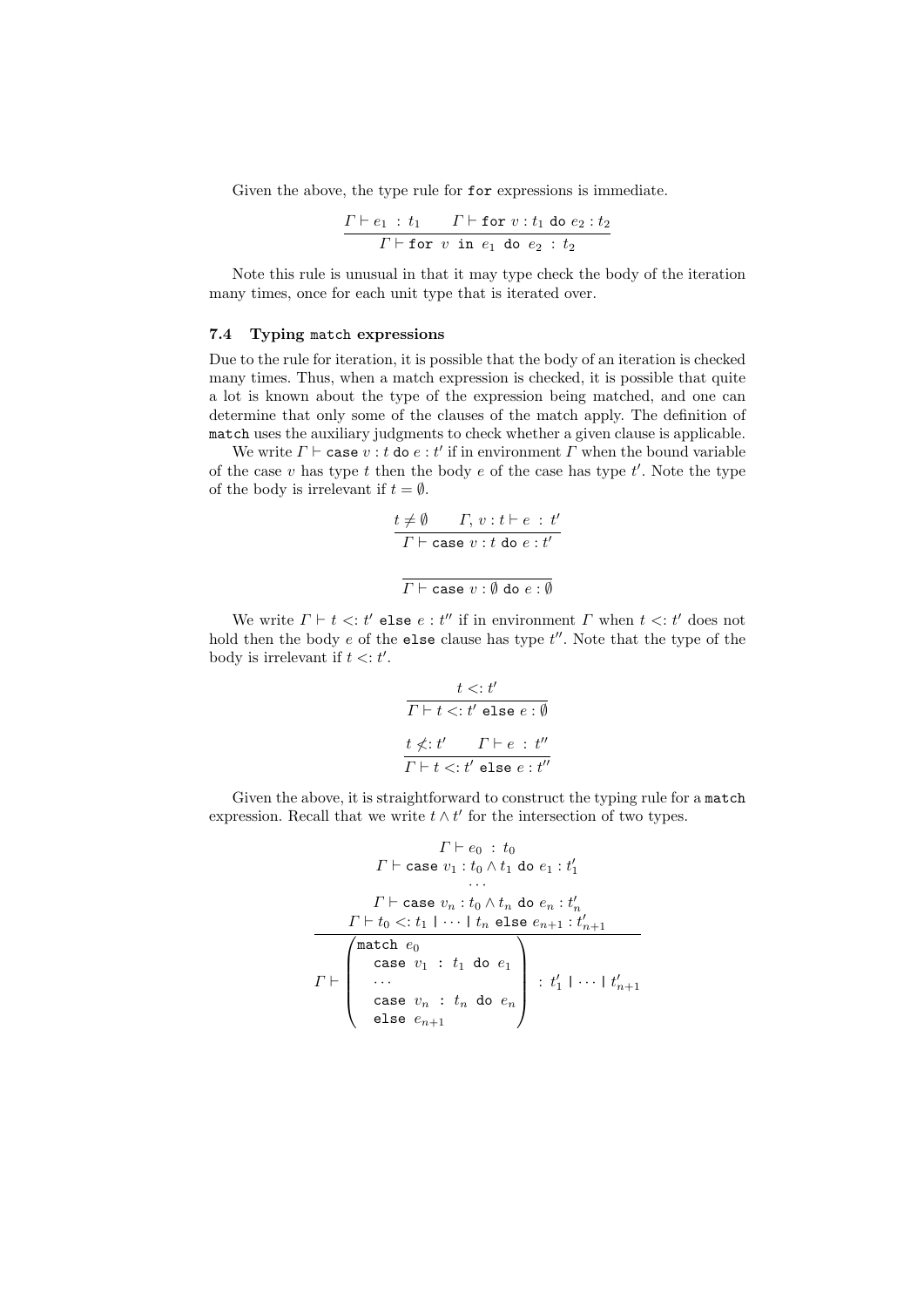#### 7.5 Top-level expressions

We write  $\Gamma \vdash q$  if in environment  $\Gamma$  the query item q is well-typed.

$$
\overline{I \vdash type \ x = t}
$$
\n
$$
\underline{\Gamma}, v_1 : t_1, \ldots, v_n : t_n \vdash e : t' \quad t' < t
$$
\n
$$
\underline{\Gamma \vdash f(v_1 : t_1; \ldots; v_n : t_n) : t = e}
$$
\n
$$
\underline{\Gamma \vdash e : t' \quad t' < t}
$$
\n
$$
\overline{\Gamma \vdash \text{let} \ v : t = e}
$$
\n
$$
\frac{\Gamma \vdash e : t}{\Gamma \vdash \text{query} e}
$$

We extract the relevant component of a type environment from a query item q with the function environment(q).

*environment*(type 
$$
x = t
$$
) = ()  
*environment*(fun  $f(v_1:t_1;...; v_n:t_n):t) = f:(t_1;...; t_n) \rightarrow t$   
*environment*(let  $v : t = e$ ) =  $v : t$ 

We write  $\vdash q_1 \ldots q_n$  if the sequence of query items  $q_1 \ldots q_n$  is well typed.

$$
\Gamma = environment(q_1), \ldots, environment(q_n)
$$
\n
$$
\Gamma \vdash q_1 \cdots \Gamma \vdash q_n
$$
\n
$$
\vdots \qquad \vdots
$$
\n
$$
\vdots
$$
\n
$$
\vdots
$$
\n
$$
\vdots
$$
\n
$$
\vdots
$$
\n
$$
\vdots
$$
\n
$$
\vdots
$$
\n
$$
\vdots
$$
\n
$$
\vdots
$$
\n
$$
\vdots
$$
\n
$$
\vdots
$$
\n
$$
\vdots
$$
\n
$$
\vdots
$$
\n
$$
\vdots
$$
\n
$$
\vdots
$$
\n
$$
\vdots
$$
\n
$$
\vdots
$$
\n
$$
\vdots
$$
\n
$$
\vdots
$$
\n
$$
\vdots
$$
\n
$$
\vdots
$$
\n
$$
\vdots
$$
\n
$$
\vdots
$$
\n
$$
\vdots
$$
\n
$$
\vdots
$$
\n
$$
\vdots
$$
\n
$$
\vdots
$$
\n
$$
\vdots
$$
\n
$$
\vdots
$$
\n
$$
\vdots
$$
\n
$$
\vdots
$$
\n
$$
\vdots
$$
\n
$$
\vdots
$$
\n
$$
\vdots
$$
\n
$$
\vdots
$$
\n
$$
\vdots
$$
\n
$$
\vdots
$$
\n
$$
\vdots
$$
\n
$$
\vdots
$$
\n
$$
\vdots
$$
\n
$$
\vdots
$$
\n
$$
\vdots
$$
\n
$$
\vdots
$$
\n
$$
\vdots
$$
\n
$$
\vdots
$$
\n
$$
\vdots
$$
\n
$$
\vdots
$$
\n
$$
\vdots
$$
\n
$$
\vdots
$$
\n
$$
\vdots
$$
\n
$$
\vdots
$$
\n
$$
\vdots
$$
\n
$$
\vdots
$$
\n
$$
\vdots
$$
\n
$$
\vdots
$$
\n
$$
\vdots
$$
\n
$$
\vdots
$$
\n
$$
\vdots
$$
\n
$$
\vdots
$$
\n

# 8 Discussion

The algebra has several important characteristics: its operators are strongly typed, and they obey laws of equivalence and optimization.

There are many issues to resolve in the completion of the algebra. We enumerate some of these here.

Data Model. Currently, all forests in the data model are ordered. It may be useful to have unordered forests. The distinct operator, for example, produces an inherently unordered forest. Unordered forests can benefit from many optimizations for the relational algebra, such as commutable joins.

The data model and algebra do not define a global order on documents. Querying global order is often required in document-oriented queries.

Currently, the algebra does not support reference values, which are defined in the XML Query Data Model. The algebra's type system should be extended to support reference types and the data model operators ref and deref should be supported.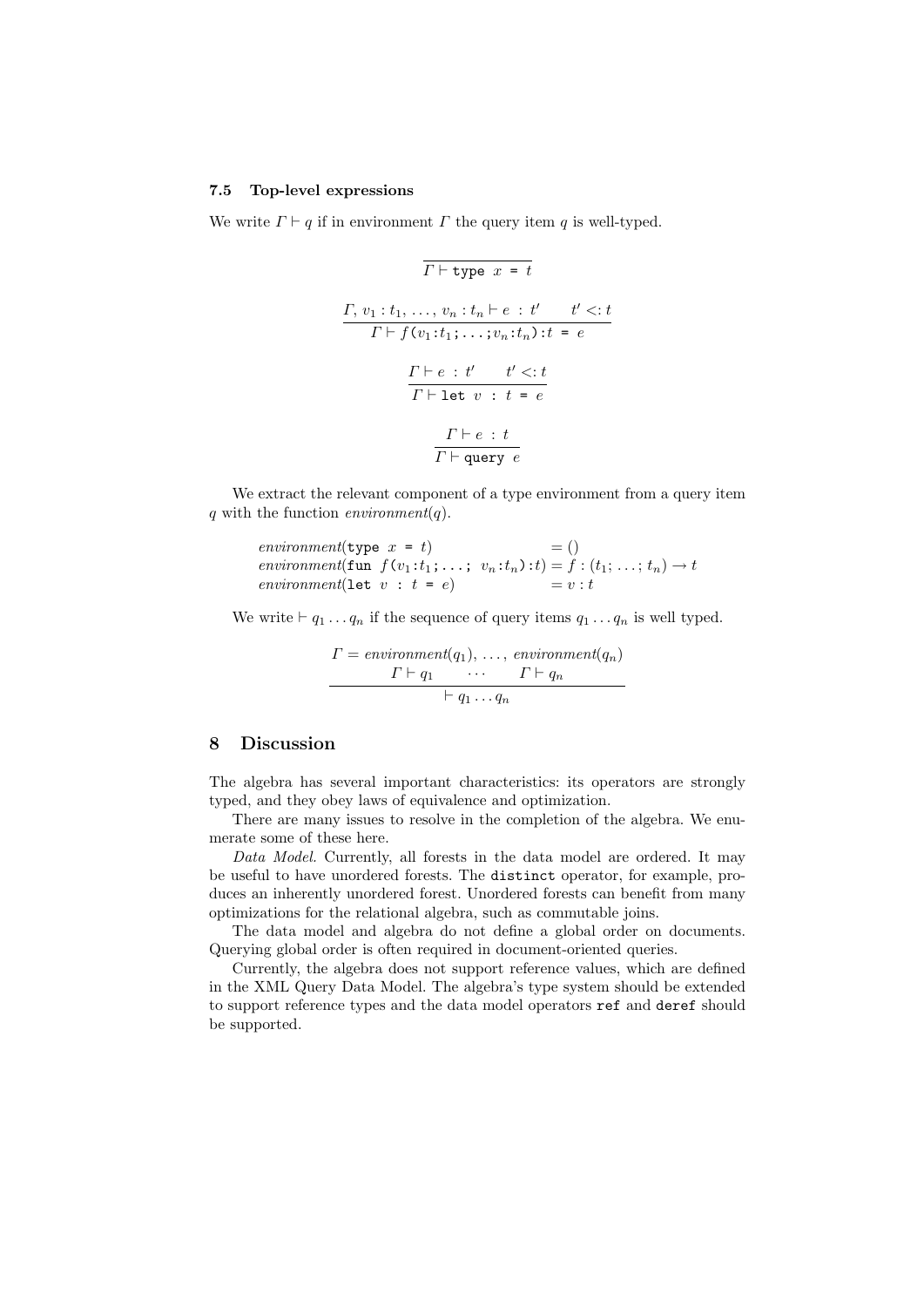Type System. As discussed, the algebra's internal type system is closely related to the type system of XDuce. A potentially significant problem is that the algebra's types may lose information when converted into XML Schema types, for example, when a result is serialized into an XML document and XML Schema.

The type system is currently first order: it does not support function types nor higher-order functions. Higher-order functions are useful for specifying, for example, sorting and grouping operators, which take other functions as arguments.

The type system is currently monomorphic: it does not permit the definition of a function over generalized types. Polymorphic functions are useful for factoring equivalent functions, each of which operate on a fixed type. The lack of polymorphism is one of the principal weaknesses of the type system.

Recursion. Currently, the algebra does not guarantee termination of recursive expressions. In order to ensure termination, we might require that a recursive function take one argument that is a singleton element, and any recursive invocation should be on a descendant of that element; since any element has a finite number of descendants, this avoids infinite regress. (Ideally, we should have a simple syntactic rule that enforces this restriction, but we have not yet devised such a rule.)

## References

- 1. Francois Bancilhon, Paris Kanellakis, Claude Delobel. Building an Object-Oriented Database System. Morgan Kaufmann, 1990.
- 2. Catriel Beeri and Yoram Kornatzky. Algebraic Optimization of Object-Oriented Query Languages. Theoretical Computer Science 116(1&2):59–94, August 1993.
- 3. Catriel Beeri and Yariv Tzaban, SAL: An Algebra for Semistructured Data and XML, International Workshop on the Web and Databases (WebDB'99), Philadelphia, Pennsylvania, June 1999.
- 4. Anne Brüggemann-Klein, Derick Wood, One-Unambiguous Regular Languages, *Information and Computation*,  $140(2)$ :  $229-253$  and  $142(2)$ :  $182-206$ , 1998.
- 5. P. Buneman, M. Fernandez, D. Suciu. UnQL: A query language and algebra for semistructured data based on structural recursion. VLDB Journal, to appear.
- 6. Peter Buneman, Leonid Libkin, Dan Suciu, Van Tannen, and Limsoon Wong. Comprehension Syntax. SIGMOD Record, 23:87–96, 1994.
- 7. Peter Buneman, Shamim Naqvi, Val Tannen, Limsoon Wong. Principles of programming with complex object and collection types. Theoretical Computer Science 149(1):3–48, 1995.
- 8. The Caml Language. http://caml.inria.fr/.
- 9. R. G. Cattell. The Object Database Standard: ODMG 2.0. Morgan Kaufmann, 1997.
- 10. Don Chamberlin, Jonathan Robie, and Daniela Florescu. Quilt: An XML Query Language for Heterogeneous Data Sources. International Workshop on the Web and Databases (WebDB'2000), Dallas, Texas, May 2000.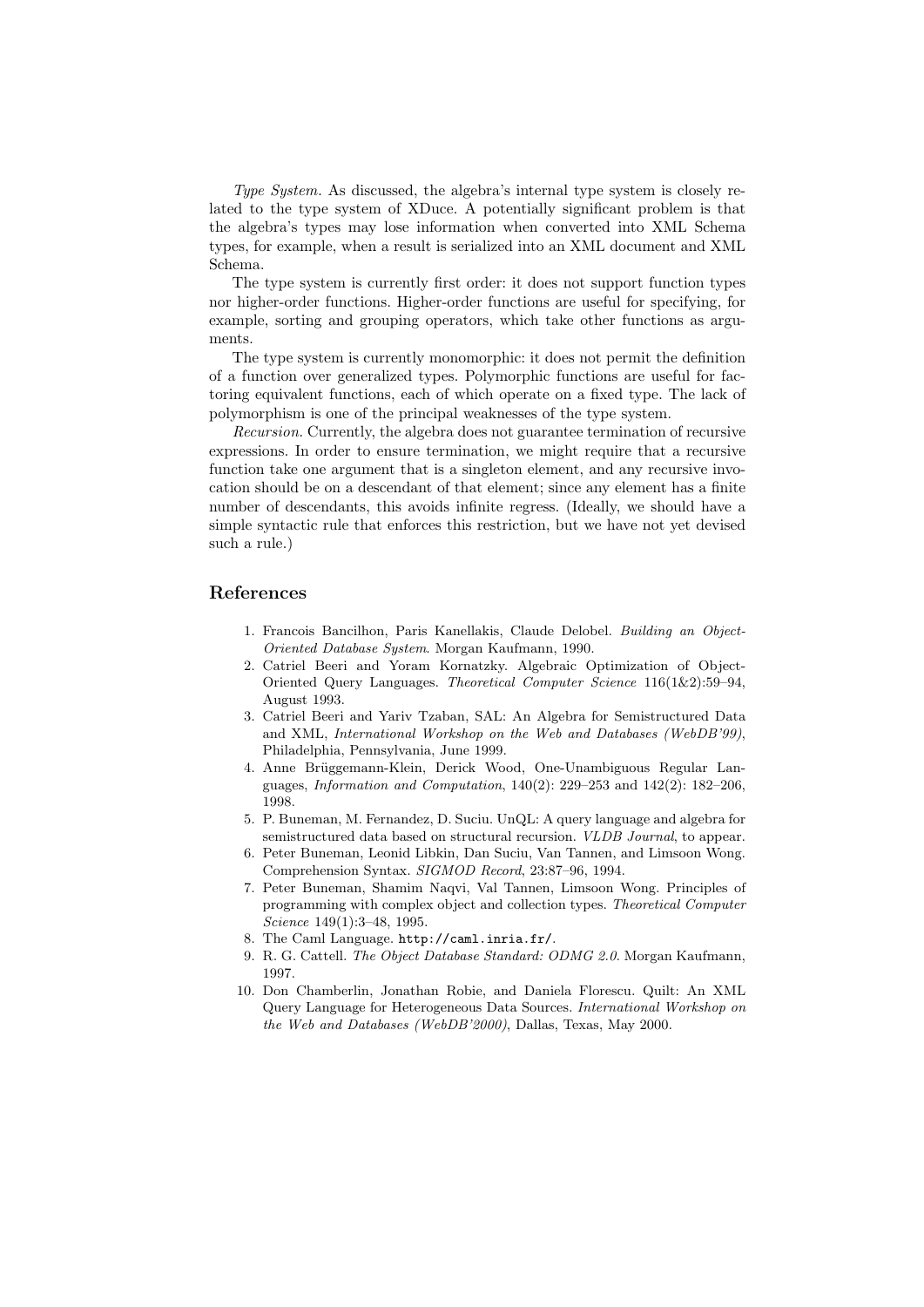- 11. Vassilis Christophides and Sophie Cluet and Jérôme Siméon. On Wrapping Query Languages and Efficient XML Integration. Proceedings of ACM SIG-MOD Conference on Management of Data, Dallas, Texas, May 2000.
- 12. S. Cluet, S. Jacqmin and J. Siméon The New YAT<sub>L</sub>: Design and Specifications. Technical Report, INRIA, 1999.
- 13. S. Cluet and G. Moerkotte. Nested queries in object bases. Workshop on Database Programming Languages, pages 226–242, New York, August 1993.
- 14. L. S. Colby. A recursive algebra for nested relations. Information Systems 15(5):567–582, 1990.
- 15. H. Comon, M. Dauchet, R. Gilleron, F. Jacquemard, D. Lugiez, S. Tison, and M. Tommasi, Tree Automata Techniques and Applications, 1997.
- 16. Hugh Darwen (Contributor) and Chris Date. Guide to the SQL Standard: A User's Guide to the Standard Database Language SQL Addison-Wesley, 1997.
- 17. A. Deutsch, M. Fernandez, D. Florescu, A. Levy, and D. Suciu. A query language for XML. In International World Wide Web Conference, 1999. http://www.research.att.com/~ mff/files/final.html
- 18. Mary Fernandez, Jerome Simeon, Philip Wadler. An Algebra for XML Query, Draft manuscript, June 2000.
- 19. Mary Fernandez, Jerome Simeon, Philip Wadler. An Algebra for XML Query, Foundations of Software Technology and Theoretical Computer Science (FSTTCS 2000), New Delhi, December 2000.
- 20. Haruo Hosoya, Benjamin Pierce, XDuce : A Typed XML Processing Language (Preliminary Report). In WebDB Workshop 2000.
- 21. Haruo Hosoya, Benjamin Pierce, Jerome Vouillon, Regular Expression Types for XML. In International Conference on Functional Programming (ICFP), September 2000.
- 22. Leonid Libkin and Limsoon Wong. Query languages for bags and aggregate functions. Journal of Computer and Systems Sciences, 55(2):241–272, October 1997.
- 23. Leonid Libkin, Rona Machlin, and Limsoon Wong. A query language for multidimensional arrays: Design, implementation, and optimization techniques. SIGMOD 1996.
- 24. John C. Mitchell, Foundations for Programming Languages. MIT Press, 1998.
- 25. John C. Mitchell, Type systems for programming languages, In J. van Leeuwen, editor, Handbook of Theoretical Computer Science, Volume B, MIT Press, 1998.
- 26. E. Moggi, Computational lambda-calculus and monads. In Symposium on Logic in Computer Science, Asilomar, California, IEEE, June 1989.
- 27. E. Moggi, Notions of computation and monads. Information and Computation, 93(1), 1991.
- 28. J. Robie, editor. XQL '99 Proposal, 1999.
	- http://metalab.unc.edu/xql/xql-proposal.html.
- 29. H.-J. Schek and M. H. Scholl. The relational model with relational-valued attributes. Information Systems 11(2):137–147, 1986.
- 30. S. J. Thomas and P. C. Fischer. Nested Relational Structures. In Advances in Computing Research: The Theory of Databases, JAI Press, London, 1986.
- 31. W. Thomas, Chapter 4.8, Tree Automata, In J. van Leeuwen, editor, Handbook of Theoretical Computer Science, Volume B, MIT Press, 1998.
- 32. Philip Wadler. Comprehending monads. Mathematical Structures in Computer Science, 2:461-493, 1992.